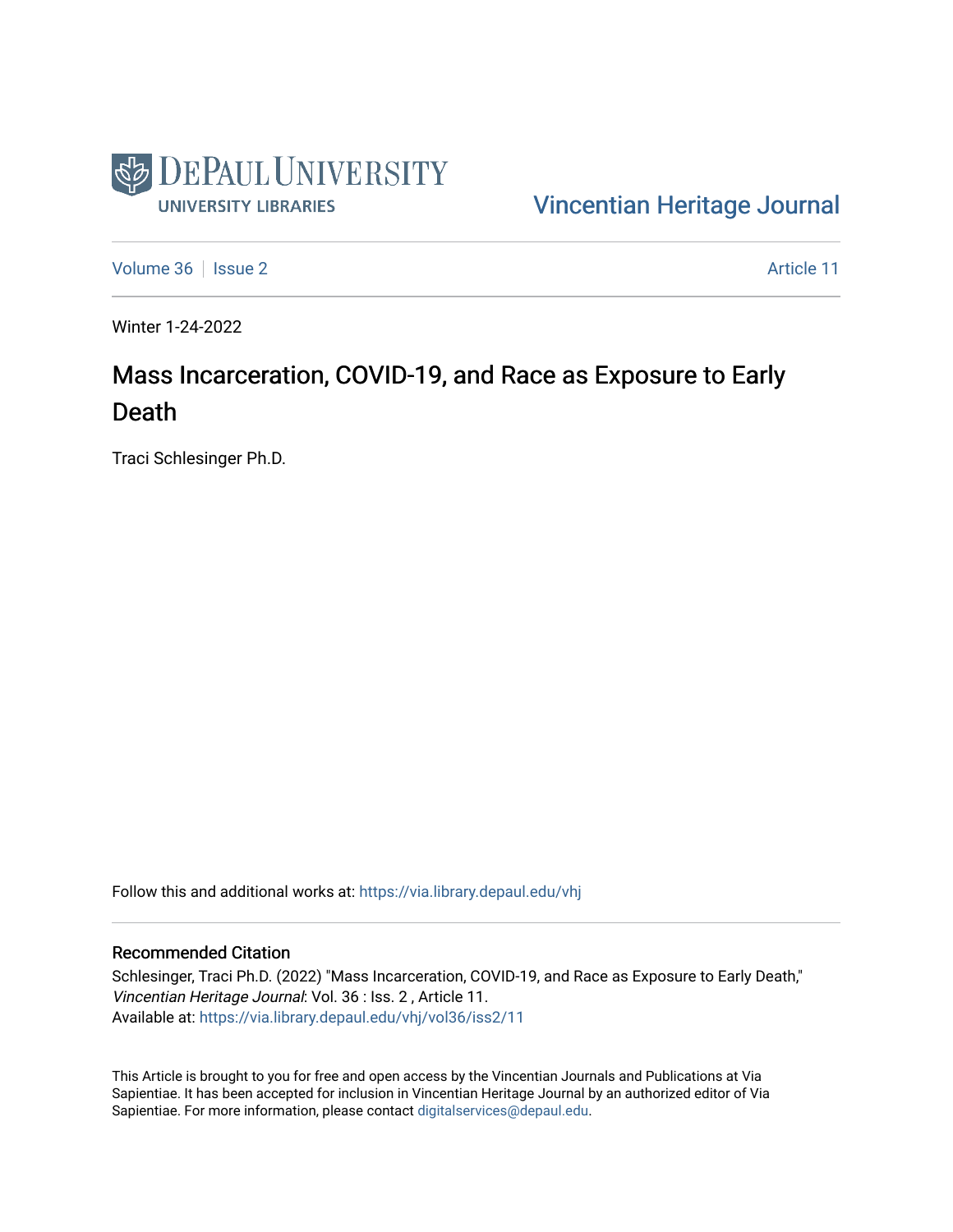## *In Memory of Dr. Traci Schlesinger*

Her life, her scholarship and work, her devotion to social justice, and her commitment to those she fought for, taught, and mentored, shall never be forgotten.

# **Mass Incarceration, COVID-19, and Race as Exposure to Early Death**

**Traci Schlesinger, Ph.D.**

#### **BIO**

**TRACI SCHLESINGER, PHD**, was associate professor and director of graduate studies in sociology at DePaul University and a board member of the Pretrial Justice Institute. Dr. Schlesinger was born and raised in New Jersey, in the largely white working-class town of Dumont. Few of her friends or family had attended college. She received her Associates degree in Women's Studies from Bergen Community College, her BA from Fordham University in Sociology, and her PhD from Princeton in Sociology. She was hired by DePaul as an assistant professor of Sociology in 2004 and was tenured as an associate professor in 2012.

Questions about how criminalizing and punishing systems maintain white supremacy in the contemporary United States informed her research, teaching, activism, and policy work. Her work on state criminalization and punishment as racism examined a variety of cites, from the centers of the carceral state inside prisons to the softer carceral geographies of diversion, pretrial supervision, and school discipline. Dr. Schlesinger published her research in *Crime & Delinquency, Criminology & Public Policy*, *Feminist Formations*, *Future of Children*, *Justice Quarterly*, *Race & Justice*, *Youth Justice*, and other scholarly journals. Additionally, the ABA, the ACLU, the US Department of Justice, and others cited her research in numerous amicus briefs

## **[Previous Article](#page--1-0)**

**[Next Article](#page--1-0)**

**[Table of](#page--1-0)  [Contents](#page--1-0)**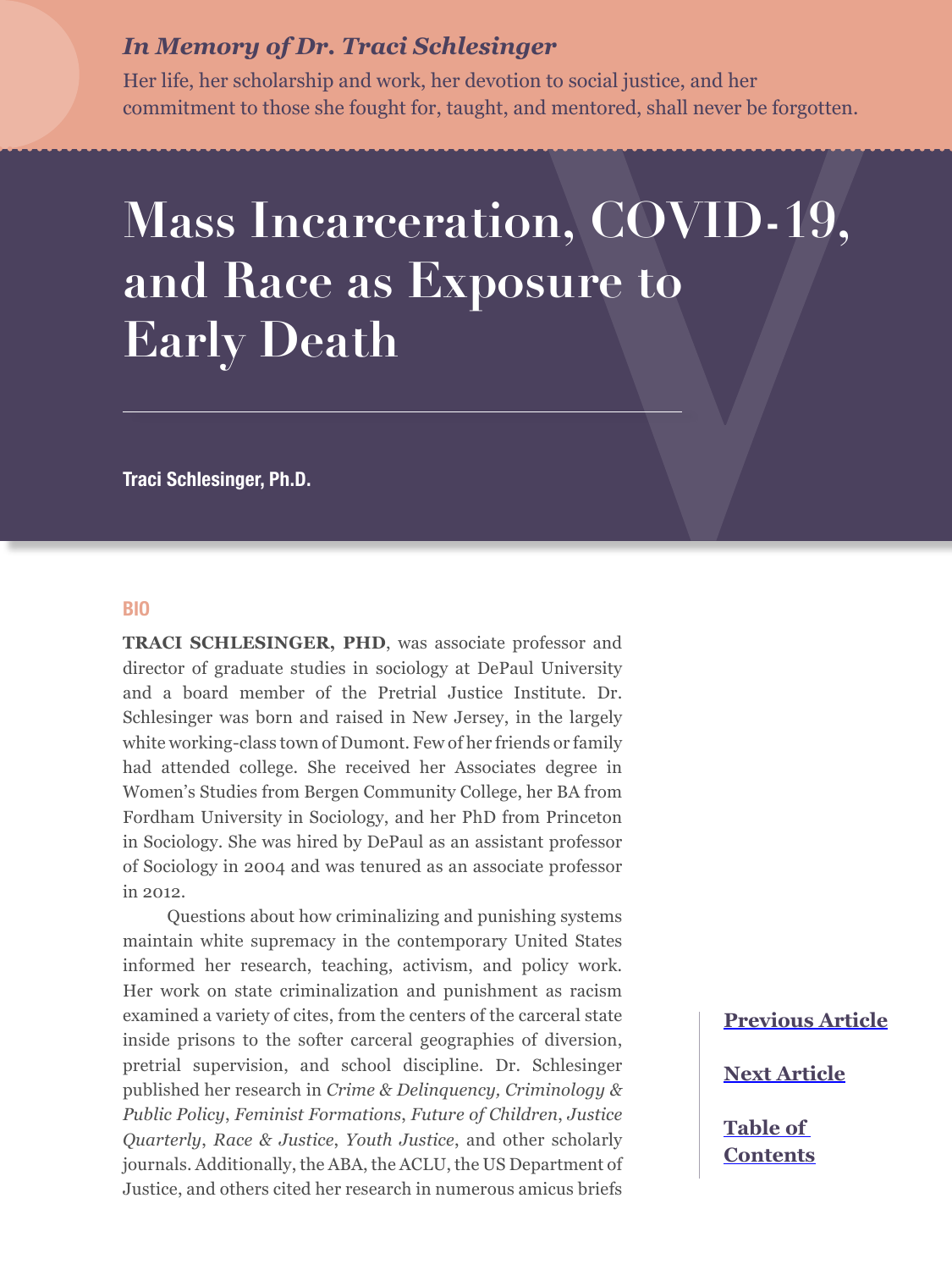submitted for cases challenging money bail, including *Walker v. Calhoun* and *O'Donnell v. Harris County*. Dr. Schlesinger was working with the Community Justice Exchange and local bail bonds in seven jurisdictions to examine the expansion of nonfinancial conditions of pretrial release over the past five years, until her sudden passing in December 2021.

Dr. Schlesinger was a scholar and activist in equal measure, and she dedicated her life to social justice work. The focus of her research was her analysis and critique of the criminal justice system, in particular its production and maintenance of racial stratification in the post-civil rights era United States. In an interview, Dr. Schlesinger noted that she chose DePaul because of its mission of social justice and its location in a large city. Both her research and her teaching had tremendous impact. She is nationally recognized as an expert in her field, and she was a transformative teacher for students at both the undergraduate and graduate levels, receiving an Excellence in Teaching Award in 2011. More information about her life's work can be found here: [https://las.depaul.edu/academics/sociology/faculty/](https://las.depaul.edu/academics/sociology/faculty/Pages/traci-schlesinger.aspx) [Pages/traci-schlesinger.aspx](https://las.depaul.edu/academics/sociology/faculty/Pages/traci-schlesinger.aspx)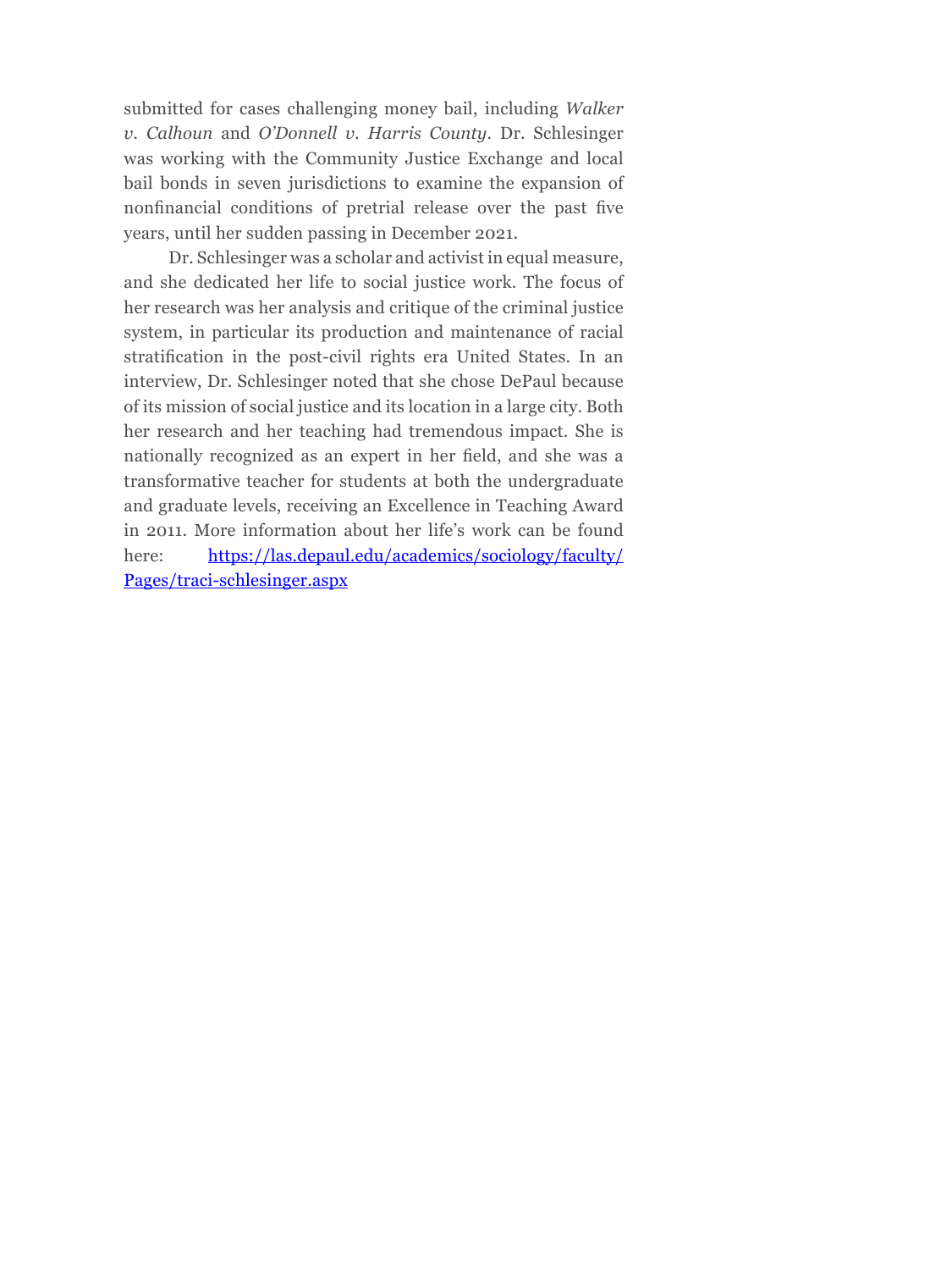**Summary**: A majority of the largest single-site outbreaks of COVID-19 infections in the United States have been in prisons and jails since the beginning of the pandemic. These outbreaks threaten the lives and well-being of incarcerated people, correctional staff, and people who live in the communities to which incarcerated people return. This study employs both linear and logistic multivariate regression models to examine data from the UCLA's COVID Prison Data Project, IPUMS CPS [Integrated Public Use Microdata Series—Current Population Survey], the National Center for Health Statistics, and the Prison Policy Initiative to better understand the facility, county, and state-level predictors of COVID-19 infections and deaths in correctional facilities. The study finds that while some facility-level characteristics are associated with infections and deaths, county-level racial and economic characteristics matter more. In particular, facilities in counties with more Latinx and Indigenous people and lower average incomes have higher infection rates. Likewise, the odds that someone in a facility has died from COVID-19 are higher in counties with more Latinx people, lower average incomes, more college graduates, and fewer people who never married. Moreover, state-level policy changes to address this crisis have failed to do so effectively. While this study is unable to access how county-level characteristics influence these facility-level outcomes, it does demonstrate a clear connection between racialization and exposure to early death.<sup>1</sup>

The basic facts of mass racialized incarceration in the United States are well known and oft repeated. The US quadrupled its rates of incarceration during the last quarter of the twentieth century (Mauer, 2002; Tonry, 1996; Western, 2007). As a result, while the US is home to only 5 percent of the world's population, it is home to 25 percent of the world's incarcerated population. On any given day, 2.2 million people are in prison or jail, and nearly 5 million people spend time in local jails over the course of a year (Bertram and Jones 2019). Black and Indigenous people are six times more likely, and Latinx people three times more likely, than are white people to be imprisoned during their lives and these disparities are durable across gender (Schlesinger, 2008). Racial biases in policing (Beckett, Nyrop, and Pfingst, 2006), in criminal law (Tonry, 1996), and in criminal processing (Wooldredge et al., 2015) work to create and maintain these disparities. This racialization of criminalization and punishment help cement racial inequities in a broad range of outcomes, including employment (Pager, 2007) and incomes (Western, 2002; Western and Pettit, 2005), quality of family life (Lopoo and Western, 2005; Western and McLanahan, 2000), and physical and mental health (Wildeman, 2012).

<sup>1</sup> *Editor's note:* Dr. Schlesinger wrote her paper according to the *APA Publication Manual* rules of style, commonly used for works in her field of study. Although *Vincentian Heritage* typically mandates papers adhere to the *Chicago Manual of Style*, it was decided to honor Dr. Schlesinger's choice in light of the paper's content. A complete list of cited works can be found at the end of the article.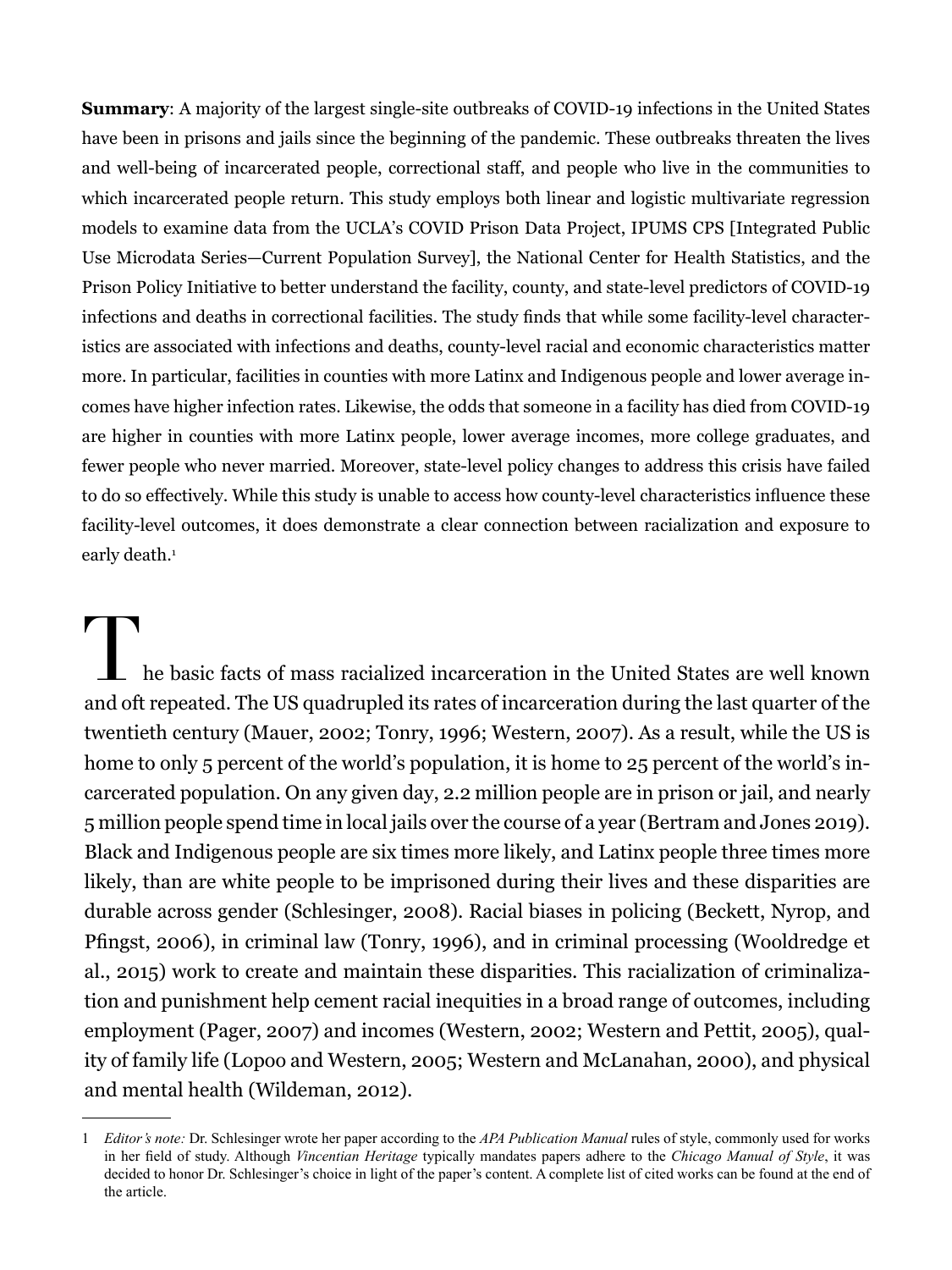Focusing on incarceration's impact on health reveals the following. First, prisons and jails are amplifiers of infectious diseases, in part because the conditions that can keep diseases from spreading—including social distancing, frequent hand washing, and condom use—are nearly impossible to achieve in these facilities. Going to prison increases people's odds of contracting sexually transmitted infections, HIV, hepatitis C, and tuberculosis (TB) (Bick, 2007). Because both TB and COVID-19 are airborne, analyses of incarceration's impact on people's odds of contracting TB are particularly relevant to this study. Controlling for race, gender, poverty, and employment status, alcohol, cigarette, and drug consumption, and weight, exercise frequency, and prior health problems, research finds that going to prison increases people's odds of contracting TB by between 79 and 83 percent (Massoglia, 2008; Massoglia and Schnittker, 2009). Studies examining the culture genotypes of TB positive people inside jails find that between 18 and 79 percent of people—depending on the study—had isolates with DNA fingerprints matching those of other TB positive people, suggesting intra-facility transmission (Jones et al., 1999; MacNeil et al., 2005). These infections spread to communities when people are released; only one-third of one percent of all people living in the US but four percent of women whose partner has been incarcerated have been diagnosed with TB (Rogers et al., 2012).

Second, having been incarcerated, having a partner, parent, or other loved one who has been incarcerated, and living in high-incarceration neighborhoods are each associated with many of the chronic health issues that increase people's odds of having severe cases of COVID-19 and of dying from COVID-19. Going to prison is associated with increases in BMIs (Gates and Bradford, 2015), having hypertension (Massoglia, 2008; Wang et al., 2009), developing left ventricular hypertrophy (Howell et al., 2016; Wang et al., 2009), and having asthma (Frank et al., 2013). Experiencing parental incarceration increases youth's odds of developing asthma, diabetes, obesity, low-grade inflammation, and decreases their overall health (Boch and Ford, 2015; Roettger and Boardman, 2012; Turney, 2014; White, West, and Fuller-Thomson, 2020). When compared to women who do not have an incarcerated family member, women with family members who are currently incarcerated are 44 percent more likely to be obese, almost three times as likely to have had a heart attack or stroke, and twice as likely to report being in poor health (Lee et al., 2014). Finally, people who live in neighborhoods with incarceration rates in the top quartile have odds of being diagnosed with dyslipidemia and metabolic syndrome that are 47 and 67 percent higher, respectively, than do individuals matched on age, sex, race, BMI and smoking history who live in neighborhoods with the same levels of poverty, healthy foods access, and crime rates (Topel et al., 2018). Individuals residing in neighborhoods with incarceration rates in the top quartile have diminished access to care, less access to specialists, less trust in physi-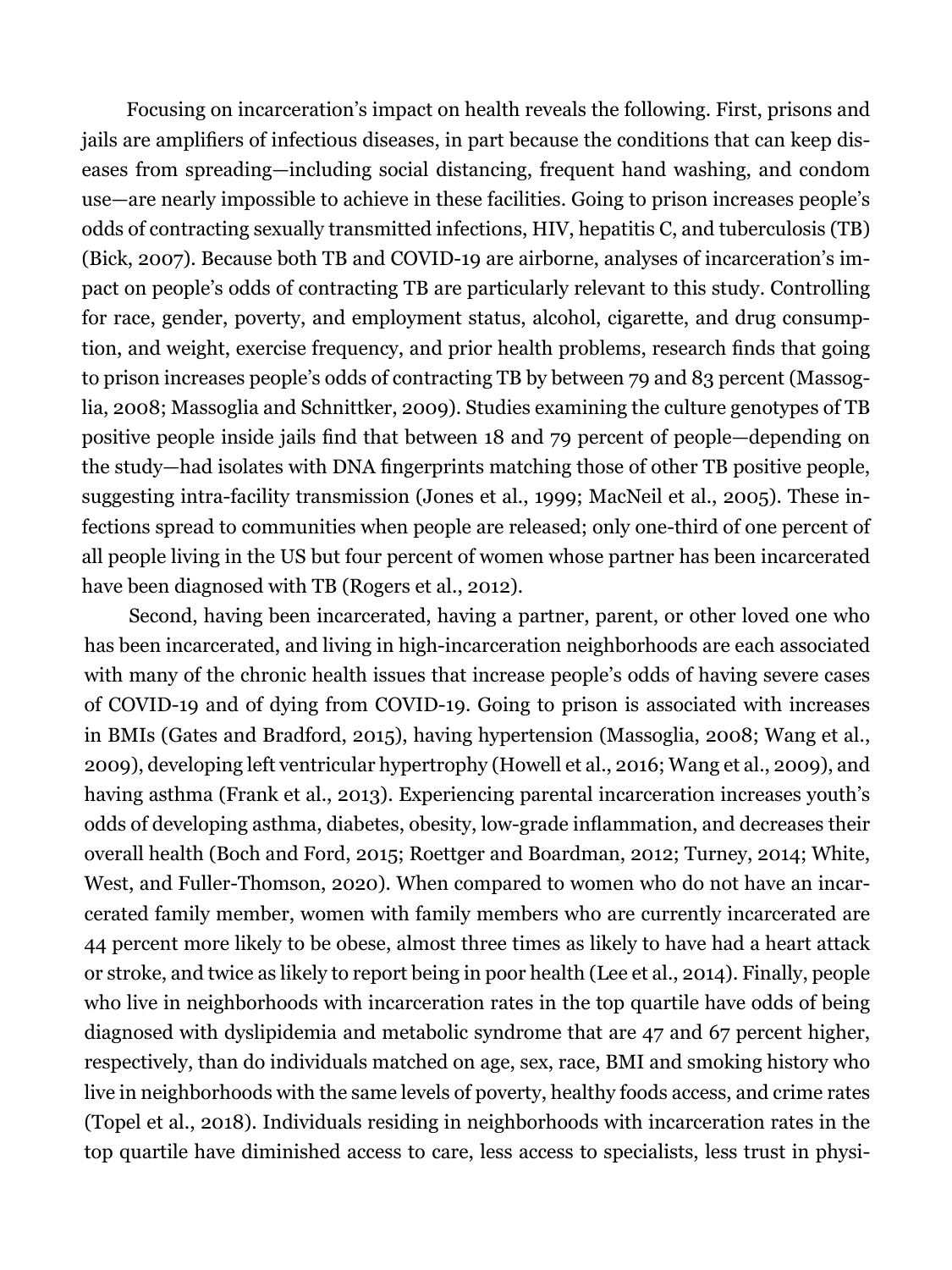<span id="page-5-0"></span>

#### **[Click to enlarge](#page-23-0)**

*Signage posted to the John T. Richardson Library warning guests of restricted access during the COVID-19 pandemic. March 16, 2020.*

*Courtesy DePaul University/Jeff Carrion*

cians, and less satisfaction with the care they receive than do individuals living in low-incarceration rate neighborhoods. This spillover affects even those least likely to experience incarceration themselves, including the insured, those over 50, women, white people, and those with incomes far exceeding the federal poverty threshold (Schnittker et al., 2015).

Given these facts, it is no surprise that a majority of the largest, single-site outbreaks of COVID-19 infections in the U.S have been in prisons or jails since the beginning of the pandemic (Covid Prison Project, 2020). Nearly 20 percent of the prison population has tested positive for COVID-19, an infection rate that is five times and an age-adjusted mortality rate that is three times that of the general population (Saloner et al., 2020). As of January 29, 2021, at least 372,569 imprisoned people and 89,524 people working in prisons have tested positive for the novel coronavirus and 2,296 imprisoned people and 142 prison staff have died from COVID-19 (Covid Prison Project, 2020). Overcrowding, insufficient sanitation, poor ventilation, limited PPE availability, and inadequate healthcare make prisons, jails, and detention centers amplifiers of COVID-19 outbreaks (Couloute, 2020). Moreover, incarcerated people are considerably more likely to have the chronic health conditions linked to high COVID-19 fatality risk (Binswanger, Krueger, and Steiner, 2009) and carceral medical care is often under-funded and under-staffed (Vaughn and Carroll, 1998). As a result, the danger of COVID-19 may be particularly acute in carceral settings. Preliminary research supports this conjecture. Among those with COVID-19, incarcerated people are more likely than others to be admitted to the intensive care unit, require vasopressors, be intubated, and die than are those who are not incarcerated (Altibi et al., 2020). Finally, when people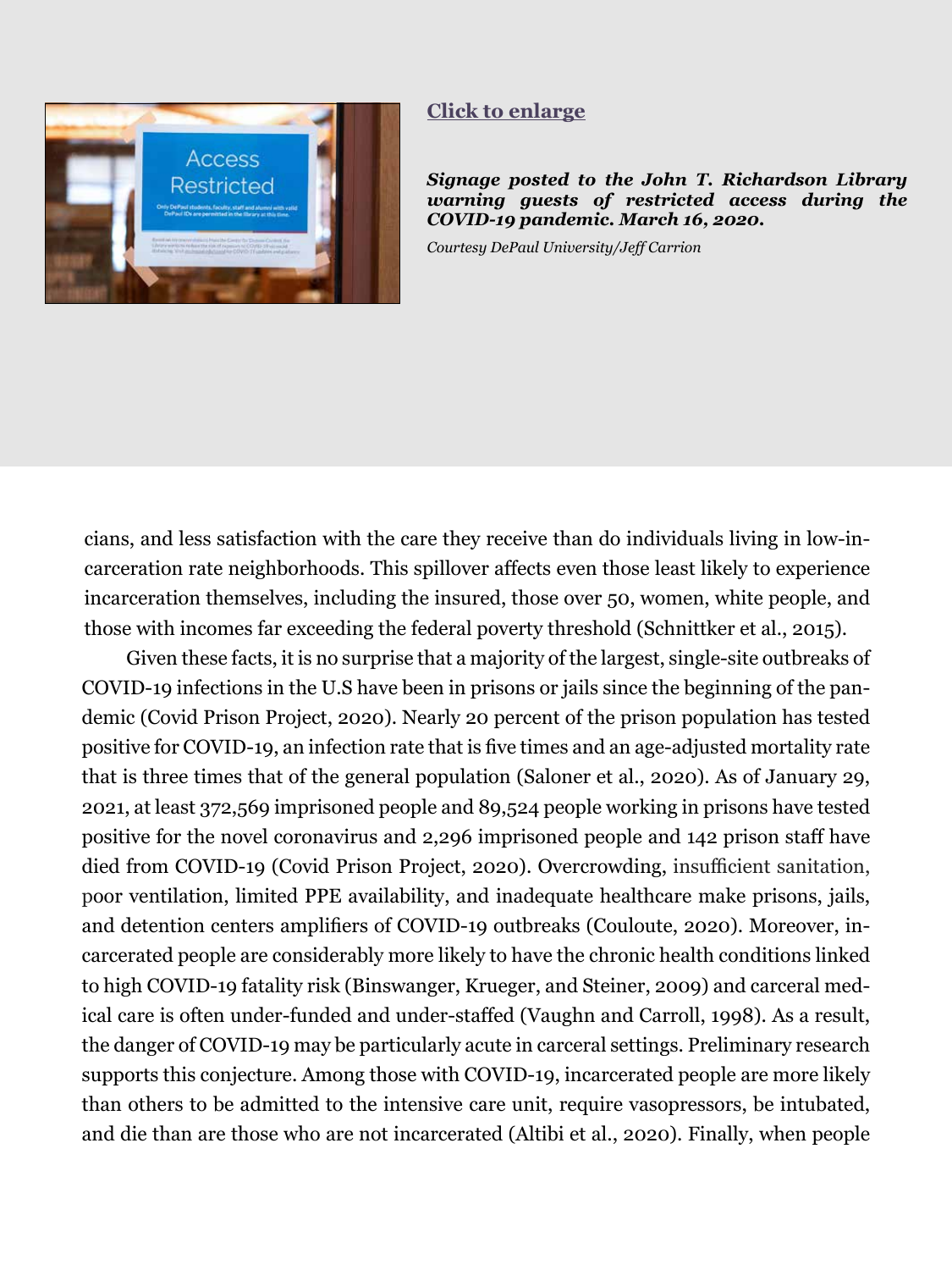are released from correctional facilities, they bring COVID-19 home with them, disproportionately to Black and Brown communities with high incidence of underlying health conditions. Corroborating this, one study finds that jail community cycling accounts for 55 percent of the variance in case rates across zip codes in Chicago and 37 percent of the variance in rates across zip codes in Illinois (Reinhart and Chen, 2020). In this way, mass racialized incarceration may be among the primary drivers of racial disparities in COVID-19.

### **Data and Method**

To understand the predictors of COVID-19 infection rates and deaths, this study uses both OLS [ordinary least squares] and logistic multivariate regressions to examine the relationships between facility and county-level characteristics and state-level decarceration policies on one hand and facility-level COVID-19 infection rates and the odds that there was a death at the facility on the other. The study examines a dataset constructed by merging data from several publicly available sources—including 2010, 2018, and 2019 IPUMS USA (Ruggles et al., 2020), the 2013 National Center for Health Statistics (NCHS) (Rothwell, Madans, and Arispe, 2014), the UCLA's Covid Behind Bars Data Project (CBBDP) (Dolovich and Littman, 2020), and the Prison Policy Initiatives' report, *Failing Grades: States' Responses to Covid-19 in Jails & Prisons* (SRCJP) (Widra and Hayre, 2020)—with data collected from the most recent population reports issued by either each state's Department of Corrections (DOC) or the federal Bureau of Prisons (BOP). The diversity of these data sources enables the study to examine the impact of facility level characteristics, county-level context, and state-level policies on both facility-level COVID-19 infection rates and the odds that someone in a facility has died from COVID-19.

### *Response Variables*

This study has two response variables. The first is the rate of COVID-19 infections per 100,000 people in correctional facilities—including prisons, jails, and halfway houses. To calculate COVID-19 infection rates, I gathered population counts for each facility from the most recent population reports from each state—either November 2020, December 2020, or January 2021—that releases these reports and lists population by facility. These reports provided population data from 902 of the 1226 facilities from the CBBDP.<sup>2</sup> Next, I divided the number of reported COVID-19 cases in the CBBDP by the total population in the facility from these reports and multiplied this result by 100,000, giving us the number of cases per

<sup>2</sup> While the CBBDP includes numbers of COVID-19 cases in the facility, it only has population counts for a small number of facilities—and some of these population numbers contradict the numbers in state's DOC's population reports. As such, this study uses population numbers for each state Department of Corrections population reports.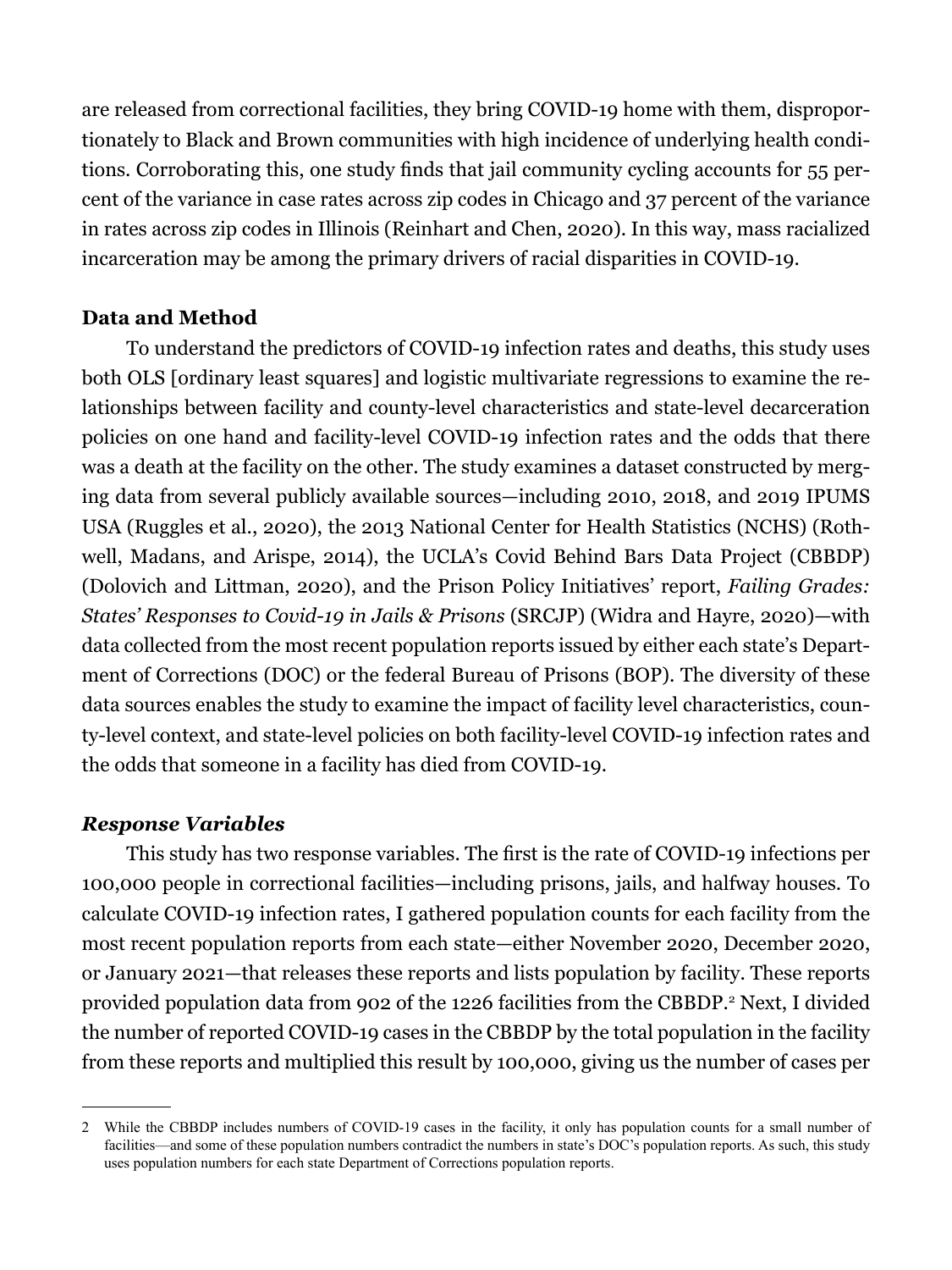100,000 residents.3 Finally, I transformed the infection rate by multiplying it by the natural log to correct for skewness in the variable. Facilities have a mean infection rate of 288 positive COVID-19 tests per 100,000 incarcerated people. The second response variable is whether a facility has reported a COVID-19 related death. The sample for these models contains all 648 facilities that report COVID-19 deaths. While facilities range from reporting 0 to 43 COVID-19 deaths, 60 percent of facilities report not having any COVID-19 deaths. As a result, the study whether anyone has died from COVID-19 at the facility, counting facilities with no deaths as one outcome and those with any COVID-19 deaths as the other outcome.

## *Predictor Variables*

Facility-level variables: Models include the following facility characteristics—security level, gender of those held, whether the facility is a reentry wing of a prison or jail, and whether the facility is a carceral hospital. Facilities are coded as maximum, medium, minimum or community security. All facilities that hold people each in their own cell are coded as maximum; this includes supermax, administrative max, and maximum-security facilities. Facilities that primarily hold people in double cells, with two people in each cell, are coded as medium security. Those that hold people primarily in dormitories are coded as minimum security. Finally, those based in the community—primarily community based halfway houses—are coded as community. Thirty percent of facilities in the sample have wings of differing security levels. To reflect this, the study codes facilities as having each relevant security level. For example, 275 facilities contain both maximum and medium security wings and are coded as both maximum and medium. Thirty-six percent of facilities are either all maximum security or have a maximum-security wing; 49 percent of facilities either are all medium security or have a medium security wing; 48 percent of facilities either are all minimum security or have a minimum-security wing; 11 percent of facilities are community-based facilities. While 72 percent of all facilities house only men, 11 percent house only women, and 16 percent house both men and women. Fourteen percent of facilities are reentry wings of prisons or jails; these are distinct from community based halfway houses as they are in higher security facilities. Finally, 4 percent of all facilities are carceral hospitals; while many prisons and some jails have hospital facilities, these particular facilities are stand-alone carceral hospitals. Each measure of facility-level characteristics come from the websites of each state Department of Corrections and the federal Bureau of Prisons.

<sup>3</sup> Because the CBBDP notes each positive test result as a case, and some facilities test people more than once—to decide when to move someone out of administrative segregation, for example. As a result, the maximum rate is 235,000—or 235,000 positive COVID-19 tests for 100,000 people.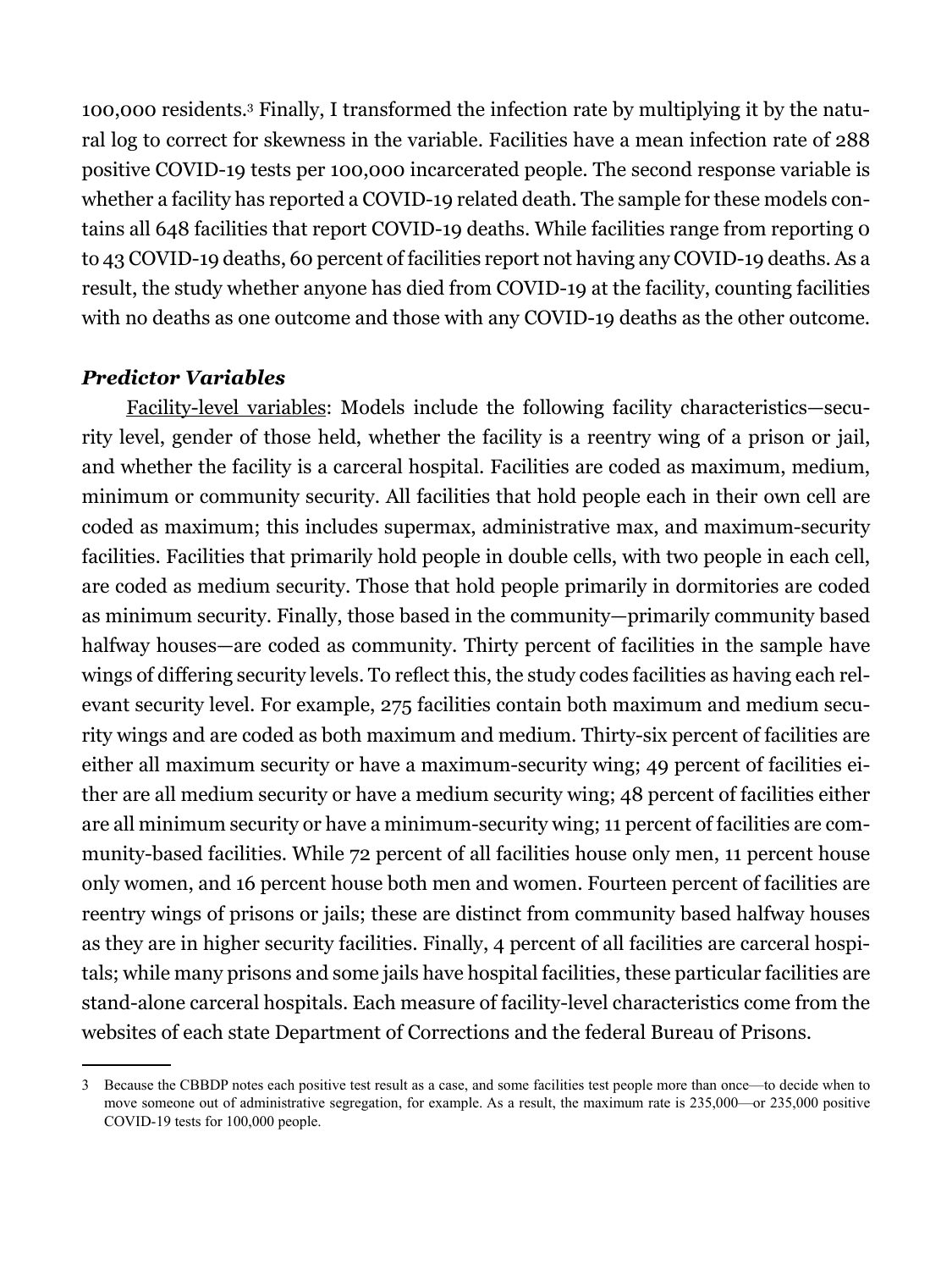County-level variables: This study includes both jails and prisons. County-level characteristics are likely to be associated with infection rates in jails as they gesture at both the people incarcerated in the facility, the people who staff the facility, and the resources the county has to respond to public health threats, for instance by providing PPE to staff and incarcerated people. County-level characteristics may also be associated with infection rates in prisons through their relationship to the staff of the facility and perhaps through their relationship to state level funding. County-level characteristics in the study include the percent of people in a county who are Asian, Black, Indigenous, Latinx, the average personal income, the percent of residents who are college graduates, the percent of people who have never married, and the urbanicity of a county. Measures of race, education, income, and marital status come from the 10 percent 2010 IPUMS USA sample, the 5 percent 2018 IPUMS ACS sample, and the 1 percent 2019 IPUMS ACS sample. Measures of urbanicity are from the NCHS. The IPUMS data includes information on people from 781 counties, 652 of which match with the counties in the CBBDP.4 While models control for the percent of the county who are Asian, Black, and Latinx, they control for quintiles of the percent of the county who are Indigenous in order to allow for nonlinear effects. While the average county is only 2 percent Indigenous, some counties are 39 percent Indigenous. Using quintiles allows for the possibility that each additional percent Indigenous in a county is not associated with the same change in COVID-19 correctional facility infection rates. For example, though changes in the percent of a county's population that is Indigenous from 2 to 12 percent may not be associated with COVID-19 correctional facility infection rates, changes in the percent of the population that is Indigenous from 15 to 25 percent may be. The average county is 2 percent Indigenous, 5 percent Asian, 13 percent Black, and 15 percent Latinx. In the average county, personal income is \$21,685, 19 percent of residents are college graduates, and 45 percent of residents have never married. Finally, on the NCHS 6-point urban-rural scale, where lower numbers designate more urban, the average county scores a 4.4. Four percent of the counties in the sample are large central metropolitan areas, 12 percent are large fringe metropolitan areas, 13 percent are medium metropolitan areas, 12 percent are small metropolitan areas, 20 percent are micropolitan areas, and 38 percent are non-core areas.5

<sup>4</sup> The 2019 IPUMS sample did not include enough counties for this analysis.

<sup>5</sup> Metropolitan counties include 1) large central metro counties are Metropolitan Statistical Areas (MSA) of 1 million population that either contain the entire population of the largest principal city of the MSA, are completely contained within the largest principal city of the MSA or contain at least 250,000 residents of any principal city in the MSA; 2) large fringe metro counties in MSA of 1 million or more population that do not qualify as large central; 3) medium metro counties in MSA of 250,000-999,999 population; 4) small metro counties are counties in MSAs of less than 250,000 population; 5) micropolitan counties in micropolitan statistical areas; and 6) noncore counties are in neither metropolitan nor micropolitan statistical areas: NCHS Urban-Rural [Classification](https://www.cdc.gov/nchs/data_access/urban_rural.htm) [Scheme for Counties.](https://www.cdc.gov/nchs/data_access/urban_rural.htm)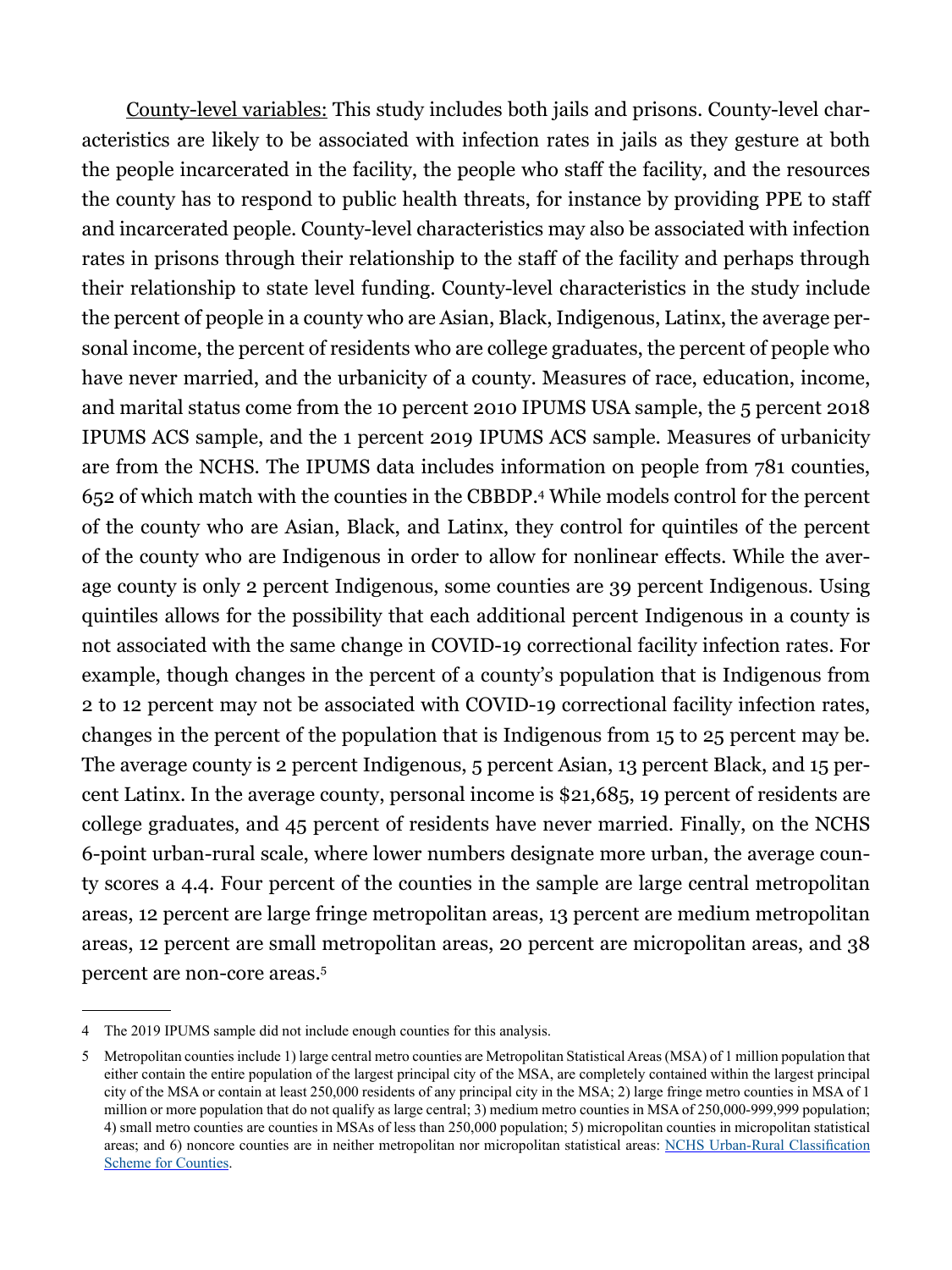<span id="page-9-0"></span>

## **[Click to enlarge](#page-24-0)**

*A drinking fountain is blocked off in Arts and Letters Hall on the Lincoln Park Campus due to COVID-19 safety guidelines, August 3, 2020. DePaul reconfigured all of its buildings, offices, and classrooms to comply with safety and social distancing guidelines during the pandemic.* 

*Courtesy DePaul University/Jeff Carrion*

State-level variables: When COVID-19 began tearing through correctional facilities in spring 2020, some jurisdictions enacted changes in policies or practice meant to slow the virus's spread. These included stopping jail admissions and releasing designated people from prison—either those with underlying medical conditions, those at the end of their sentence, or those who had been sentenced for minor crimes and who had little or no prior history. Models include a normalized index of these policies and practices taken from the underlying data for Prison Policy Initiatives report, *Failing Grades: States' Responses to Covid-19 in Jails & Prisons* (SRCJP), which includes a policy score for every state except for Illinois, which had pending legislation at the time the Prison Policy Initiative released the SRCJP. While the SRCJP scores states from 1 to 100, these scores only range from 8.15 to 29.50, with a mean score of 17, meaning they gave every state a failing grade. The study matched these state policy scores to each county in the final dataset and dropped observations from Illinois in models that examine the impact of changes in policy. Descriptive statistics for each of the variables included in the models are listed in Table 1.

#### **Findings**

 Tables 2 and 3 report the results from three multivariate ordinary least squared (OLS) and three multivariate logistic regressions. Let's take a minute to consider how to interpret these results. First, these models cannot determine causality, only association. Second, while the OLS models tell us the amount of change in infection rates associated with each variable, expressed through each variable's coefficient, the logistic models tell us the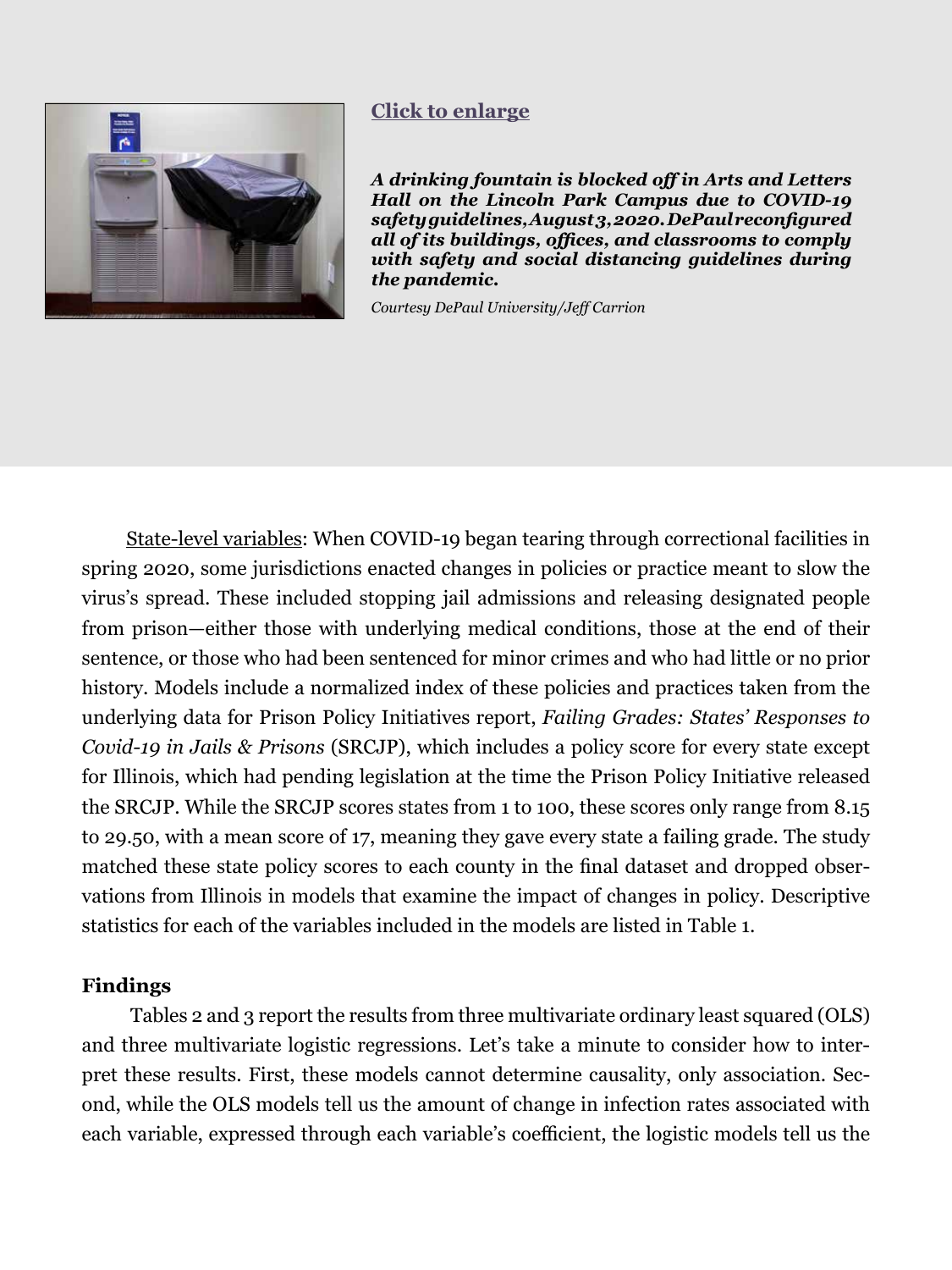change in the odds that a facility has had a COVID-19 related death, expressed through each variable's odds-ratio. Third, these models allow us to understand the association of each predictor variable to the response variable at given levels of each of the other predictor variables. In other words, for models that include facility security level and county-level average income, the models tell us the association of average income with infection rates given a particular security level. Fourth, models tell us both the size of an association and its significance. For example, the exponentiated coefficient for private facility in Model 2.1 is .62, and the table shows two asterisks after this exponentiated coefficient. Since numbers above 1 connote positive change, while those below 1 connote negative change, this means that private facilities have death rates that are 48 percent lower than public facilities. The two asterisks tell us that the p-value is under .01, meaning that there is a less than 1 percent chance that the model would find this result if there isn't a negative association between private ownership and facility infection rates. As noted in the tables, one asterisk means that there is a less than 5 percent chance, two that there is a less than 1 percent chance, and three that there is a less than .1 percent chance that the model would find this result if there isn't an association between that predictor variable and the response variable. When tables show a **ŧ** after a coefficient, this means that there is a less than 10 percent chance that the model would find this result if there isn't an association between that predictor variable and the response variable. To avoid presenting these results as more definite than they are, the text does not discuss the size of these marginal associations. Finally, the r-squareds and pseudo r-squareds tell us the percent of variance in the response variable—either infection rates or odds that there's been a death—that each model explains.

Table 2 reports the coefficients and standard errors from a series of OLS regressions. Because the response variable is logged-transformed, the table reports exponentiated coefficients, which represent percent change for the facility-level characteristics—all of which are binary—and numeric change for the county and state-level characteristics, which are linear. As a reminder, each exponentiated coefficient is a measure of the association with that variable and facility-level infection rates, holding each of the other variables in the model constant. Model 2.1 finds that privately owned or operated facilities are associated with infection rates that are 48 percent lower than those at public facilities. While 55 percent of the privately owned or operated facilities in the database are community-based halfway houses, this model controls for security level of facility and thus suggest that the effect of private ownership exists within security levels*.* The model also finds that being a medium or minimum-security prison or jail is associated with facility-level infection rates that are 21 and 47 percent higher, respectively, than those at community-based facilities. Maximum and supermax security facilities, where people are most often housed in single cells, have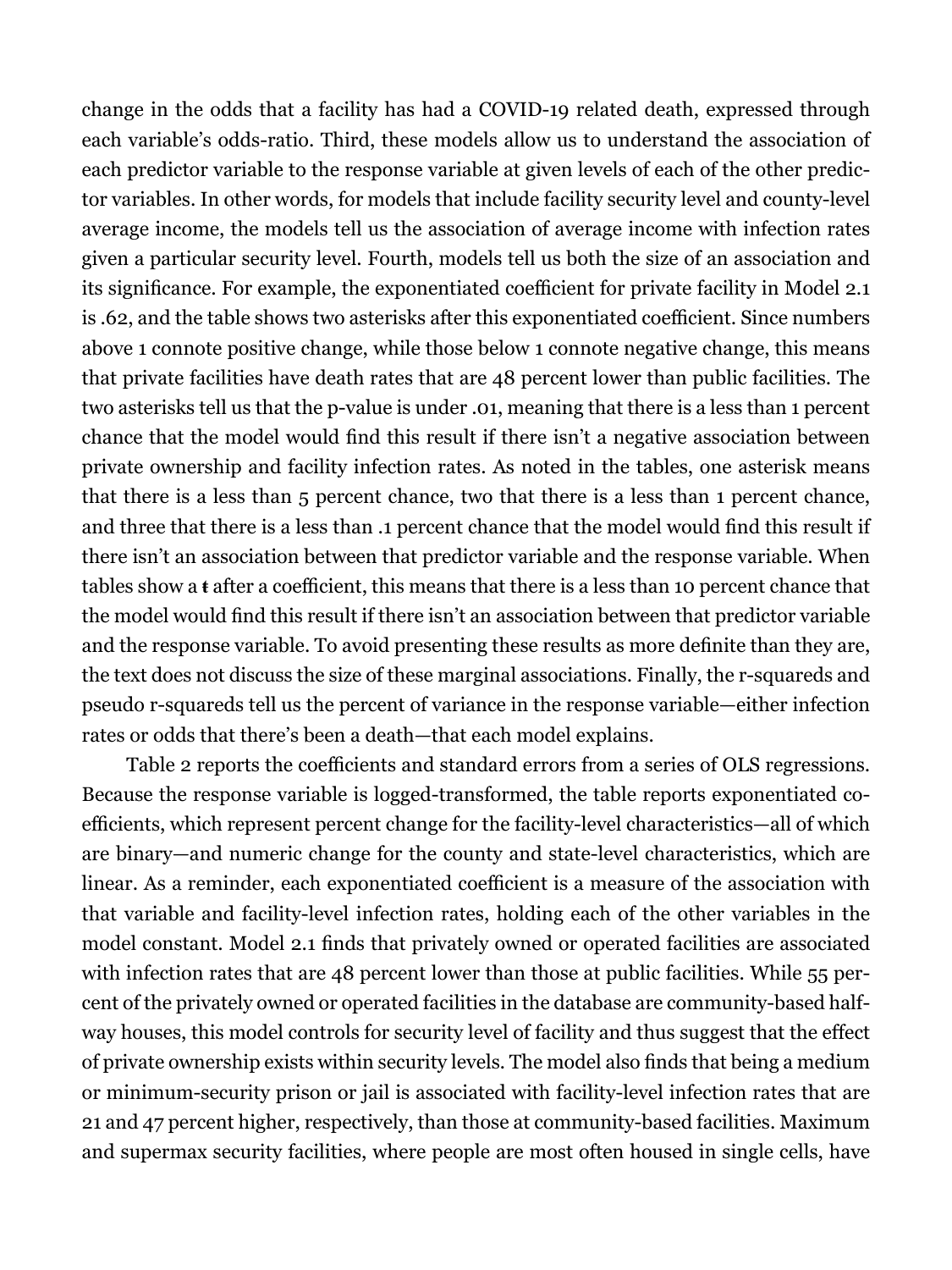infection rates that are not significantly different from those of community-based facilities. Facilities that house only women are associated with infection rates that are 44 percent lower than those at facilities that house only men; facilities with both men and women have infection rates that are not significantly different from those that house only men. The positive association between being a carceral hospital and infection rates is marginally significant (p=.07). Notably, the r-squared (.05) shows us that these facility-level predictors explain only 5 percent in the variance of infection rates across facilities. This suggests that while these facility-level predictors are significantly related to infection rates, other factors that these models do not consider are far more predictive.

To better understand the predictors of facility-level infection rates, Model 2.2 adds county-level characteristics to the facility-level characteristics included in Model 2.1. This model finds that facility-level infection rates are 53 percent lower in facilities that are privately owned or operated than in those that are publicly owned and 43 percent lower in facilities that only house women than those that house only men. Once again, the association between being a carceral hospital and infection rates is marginally significant (p=.06). County-level racial characteristics are also predictive of facility-level infection rates. Each increase in the percent Latinx in a county is associated with 3480 more infections, per 100,000 people. Likewise, each increase in the Indigenous population quintile of the county is associated with a 1,000 more infection, per 100,000 people. None of the measures of socioeconomic characteristics of counties—average income, the percent of residents who are college graduates, and the percent of residents who have never married—are significantly associated with facility-level COVID-19 infection rates. This model explains 15 percent in the variance of infection rates across facilities (r-squared = 15).

Finally, Model 2.3 adds the Prison Policy Initiatives COVID-19 normalized prison policy score to each model and has findings that closely mirror those of Model 2.2. The model finds that facility infection rates are 49 percent lower in facilities that are privately owned and 43 percent lower in facilities that only house women, that each increase in the Indigenous population quintile of a county is associated with an increase of 1 in facility infection rates. The percent of a county's residents who are Latinx is marginally positively associated with facility-level infection rates in this model (p=.08). Likewise, the association between the SRCPJ policy score and infection rates is positive and marginally significant (p=.07). The positive association suggests that states with the worst outbreaks enacted more decarceration and public health policies. Its marginal significance is not surprising given that numerous analyses suggest that no state has truly done enough to combat the spread of COVID-19 in prisons and jails. In fact, the SRCJP gave each state either a D or an F and no state has reduced its prison population by more than 5 percent, and most populations are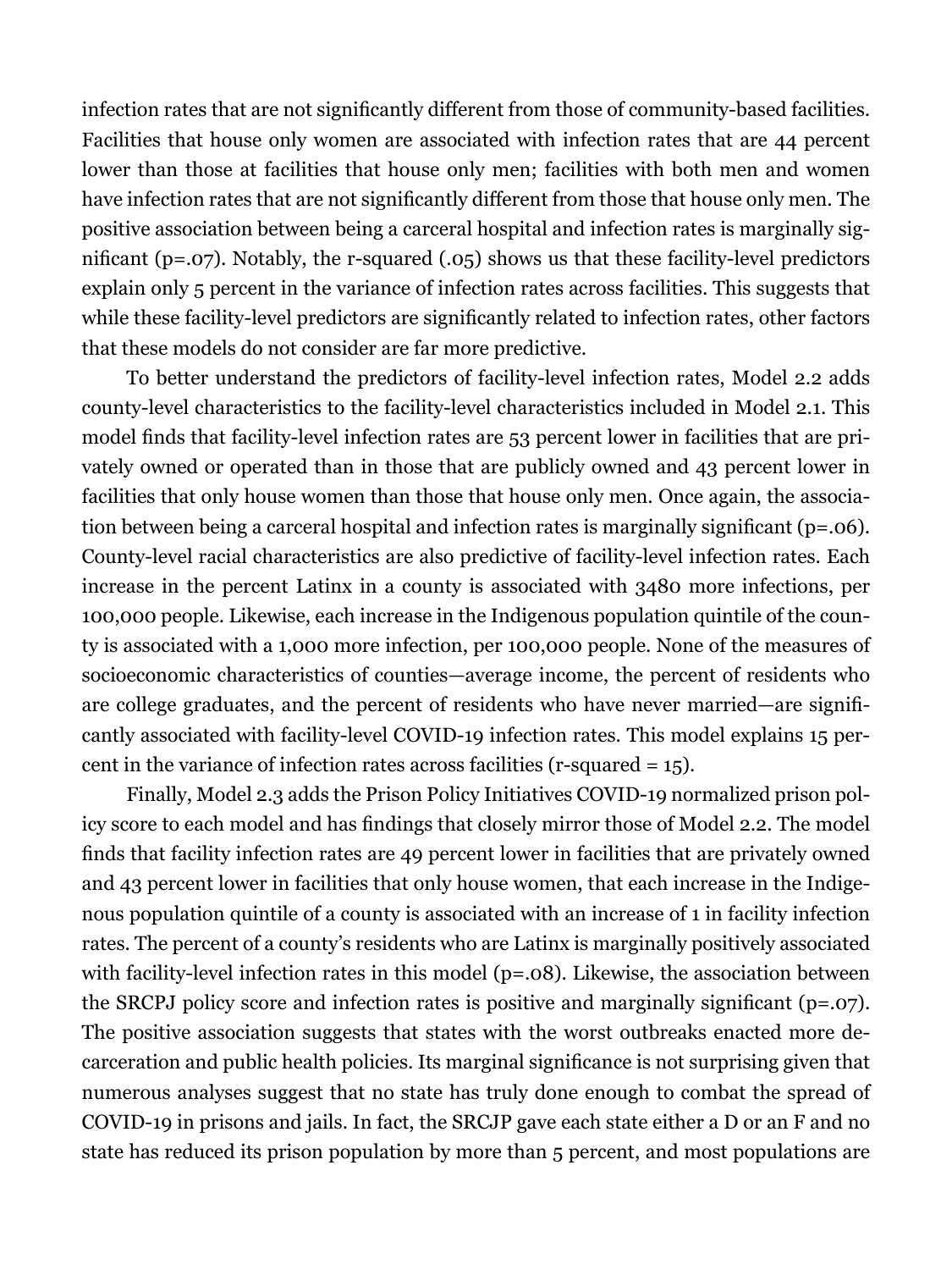climbing again after brief drops (Widra and Hayre, 2020). This model explains 14 percent of the variance in infection rates across facilities.6

Table 3 reports the odds-ratios and 95 percent confidence intervals from a series of logistic regressions. Each odds-ratio is a measure of the association with that variable and whether there was a COVID-19 death at a facility, holding each of the other variables in the model constant. Model 3.1 finds that the odds that someone has died from COVID-19 at a maximum or medium security facility are about twice as high as they are in community-based facilities—184 percent and 214 percent higher, respectively. While the higher rates in maximum security facilities may seem surprising given single celling, turnover in and out of facilities—including transfer between facilities—may explain much of this. Minimum-security facilities are marginally positively associated with higher facility-level death rates than at community-based facilities (p=.08). Facilities that only house women have odds of having a COVID-19 related death at a facility that are 68 percent lower than those that house only men. Facilities that are carceral hospitals are marginally more likely (p=.12) to have had someone die from COVID-19. Notably, the pseudo r-squared (.08) shows us that these facility level predictors explain only 8 percent in the variance of infection rates across facilities.

Model 3.2 adds county-level predictors to those facility-level predictors included in Model 3.1 and finds that a facility's odds of having had someone die from COVID-19 are 87 percent lower in privately owned facilities, and are nearly three times and more than twice as high in medium ( $OR = 2.88$ ) and minimum-security ( $OR = 2.22$ ) prisons and jails than in community-based facilities. Facilities that only house women have odds of having a COVID-19 related death at a facility that are 85 percent lower than those that house only men. Being a carceral hospital is marginally positively associated with having had a COVID-19 related death (p=.06). County-level racial and economic characteristics are also predictive of facilities' odds of a having had a COVID-19 related death. Each increase in the percent Latinx in a county is associated with having 37 times the odds of a having a COVID-19 related death at a facility. Moreover, each increase in income quintile and the percent of people who have never been married is associated with a .53 percent and 17 percent decrease in the odds of that someone at the facility has died from COVID-19, respectively. Each increase in the percent of people who are college graduates is associated with an 18 percent increase in the odds that someone at the facility has died from COVID-19. This model explains 23 percent of the variance in death rates across facilities (pseudo r-squared = 23).

Finally, Model 3.3 adds the SRCPJ policy score to each model and has findings that

<sup>6</sup> The decrease in R-squared form Model 2.2. to Model 2.3 is likely because the latter model excludes all Illinois counties, since the PPI does not give IL a score, decreasing the sample size and the degrees of freedom.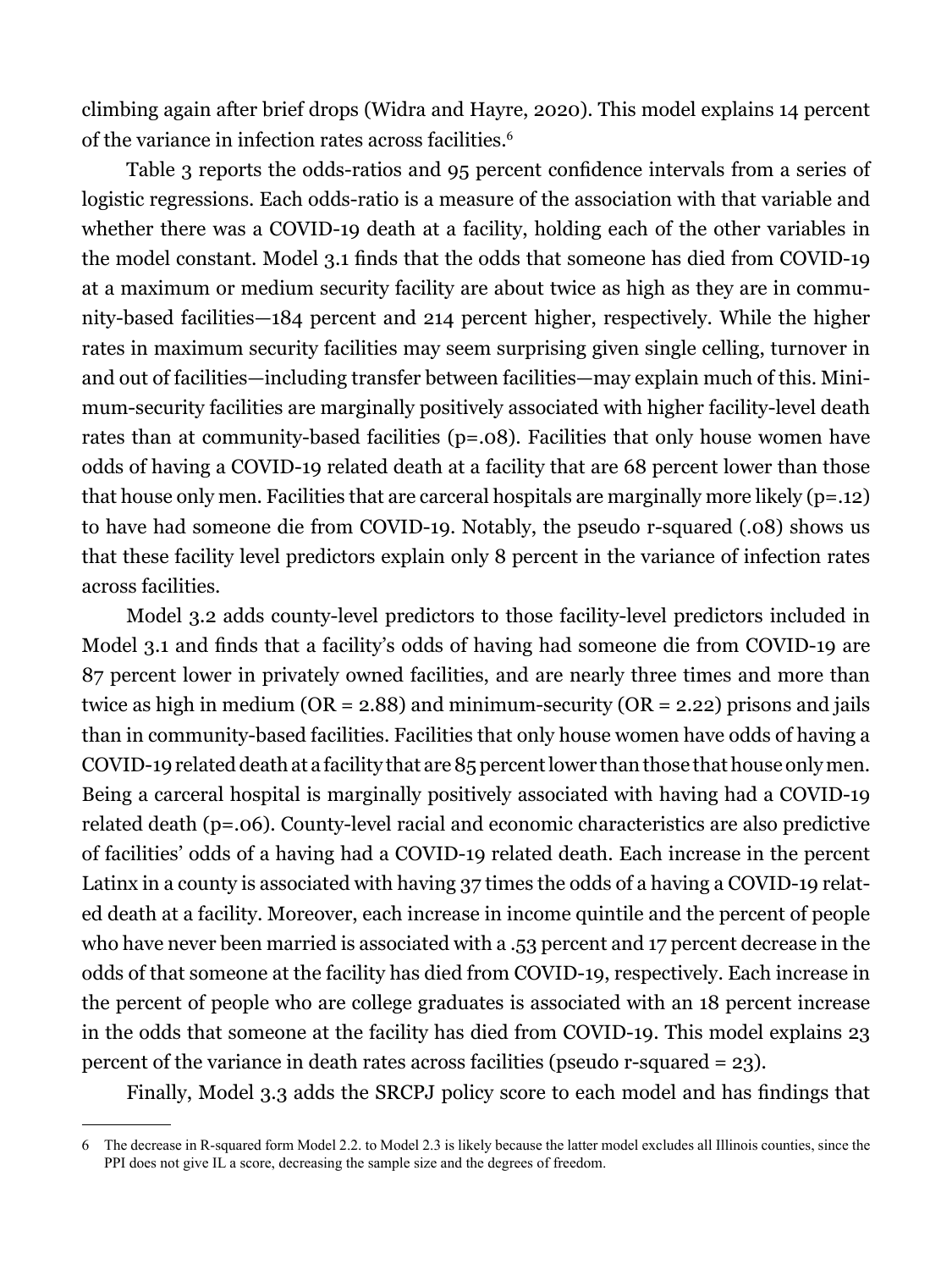<span id="page-13-0"></span>

#### **[Click to enlarge](#page-25-0)**

*Olivia Kennedy, sophomore political science major, finishes a Zoom class in Arts and Letters on the first day of school. September 9, 2020, on DePaul's Lincoln Park Campus.* 

*Courtesy DePaul University/Randall Spriggs*

closely mirror those of Model 3.2. The odds that someone at the facility has died from COVID-19 are three times as high (OR=2.96) in medium -security prisons and jails than in community-based facilities while death rates in maximum and minimum-security facilities are not significantly different from those in community-based facilities. The odds that someone at the facility has died from COVID-19 at facilities that only house women are 72 percent lower than those that house only men. Facilities that are carceral hospitals are only marginally positively associated with the odds that someone at the facility died from COVID-19 (p=.06). County-level racial and economic characteristics are also predictive of facility-level infection rates. Increase in the percent Latinx in a county are marginally positively associated with the odds that someone at the facility died from COVID-19 (p=.06). Each increase in income quintile and the percent of residents who have never been married is associated with a .47 and 20 percent decrease, respectively, and each increase in the percent of people who are college graduates with a 14 percent increase in the odds that someone at the facility has died from COVID-19. Each increase in the SRCPJ policy score is associated with a 13 percent increase in the odds that a facility is a high death rate facility. This model explains 26 percent in the variance in death rates across facilities (pseudo  $r$ -squared = 26).

The positive association between the SRCPJ policy score and facility-level COVID-19 infection rates and deaths suggests that states with the worst outbreaks enacted more decarceration and public health policies. A separate model examining this association finds that facility-level infection and death rates are both predictive of the SRCPJ policy score,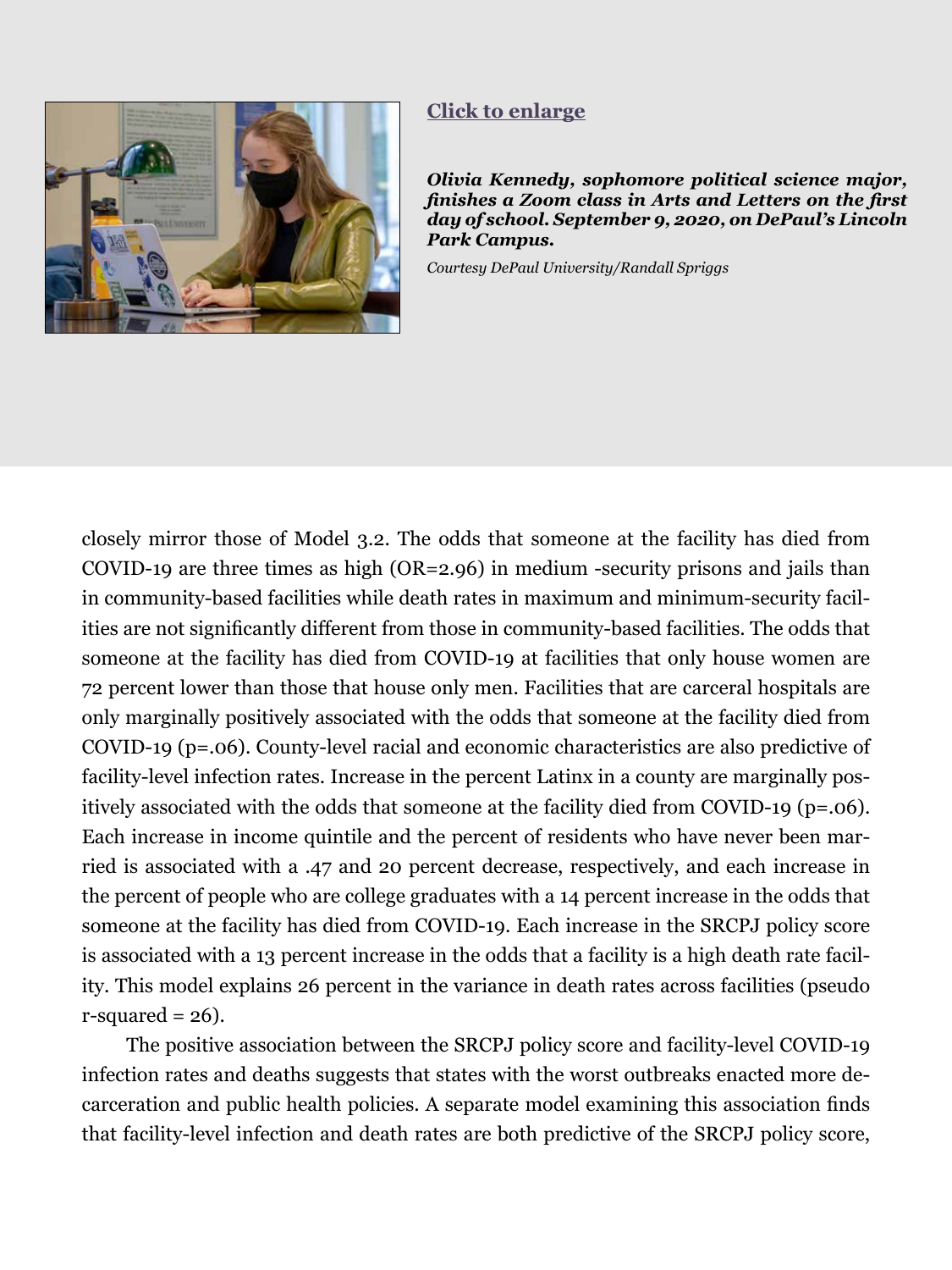with each increase in infection rates being associated with a quite small but significant increase in the score (.004) and each increase in death rates being associated with a substantial increase in the score (32).

While the findings of this study are suggestive, they are only preliminary. Future research can tease out these findings by 1) operationalizing policy and practice changes using state, city, and DOC policy changes; 2) using longitudinal data to examine the impact of policy and practice changes on facility infections and deaths; 3) examining the impact of carceral COVID-19 outbreaks on community outbreaks; and 4) examining the impact of DOC vaccinations programs on both facility and community-level infection and death rates.

#### **Discussion & Policy Recommendations**

Ruth Gilmore defines racism as "the state-sanctioned and/or extra-legal production and exploitation of group-differentiated vulnerabilities to premature death, in distinct yet densely interconnected political geographies" (2007:261). This study joins her work in examining how the control of space—and of people through the control of space—is key to the production and exploitation of these vulnerabilities to premature death. Not only are facility-level indicators of how people are sorted in space—like security level—associated with facility infection rates and the odds that someone in a facility has died from COVID-19, but the racialization and resource deprivation of neighborhoods are also significantly associated with these outcomes.

While incarceration always harms the physical and mental health of those who experience it, their partners and children, and their communities, the impact of this harm is exponentially larger during this pandemic. We must work to improve health care policies and practices for incarcerated and newly released people. First, states must prioritize vaccinations for all people in congregate living facilities, vaccinating those held in prisons, jails, and detention centers during the same stage that they vaccinate those in nursing homes and assisted living facilities. Given the spread of new, more contagious strains, it important that these vaccinations happen now. While some states, like Illinois, are doing this, most are not. Additionally, given the atrocious history of medical experimentation on prisoners, many of those held in correctional facilities are wary of COVID-19 vaccines. DOC vaccination campaigns should include having those who incarcerated people address both their concerns and how vaccinations may help facilities return to in-person visits and protect the people whom they love. Second, DOCs should stop charging incarcerated people for basic products—such as soap and masks—that can protect them from illness and eliminate medical copays for those in jails and prisons. Third, DOCs can ensure that staff has sufficient paid sick leave and PPE. Finally, the Biden administration's health care expansion plan should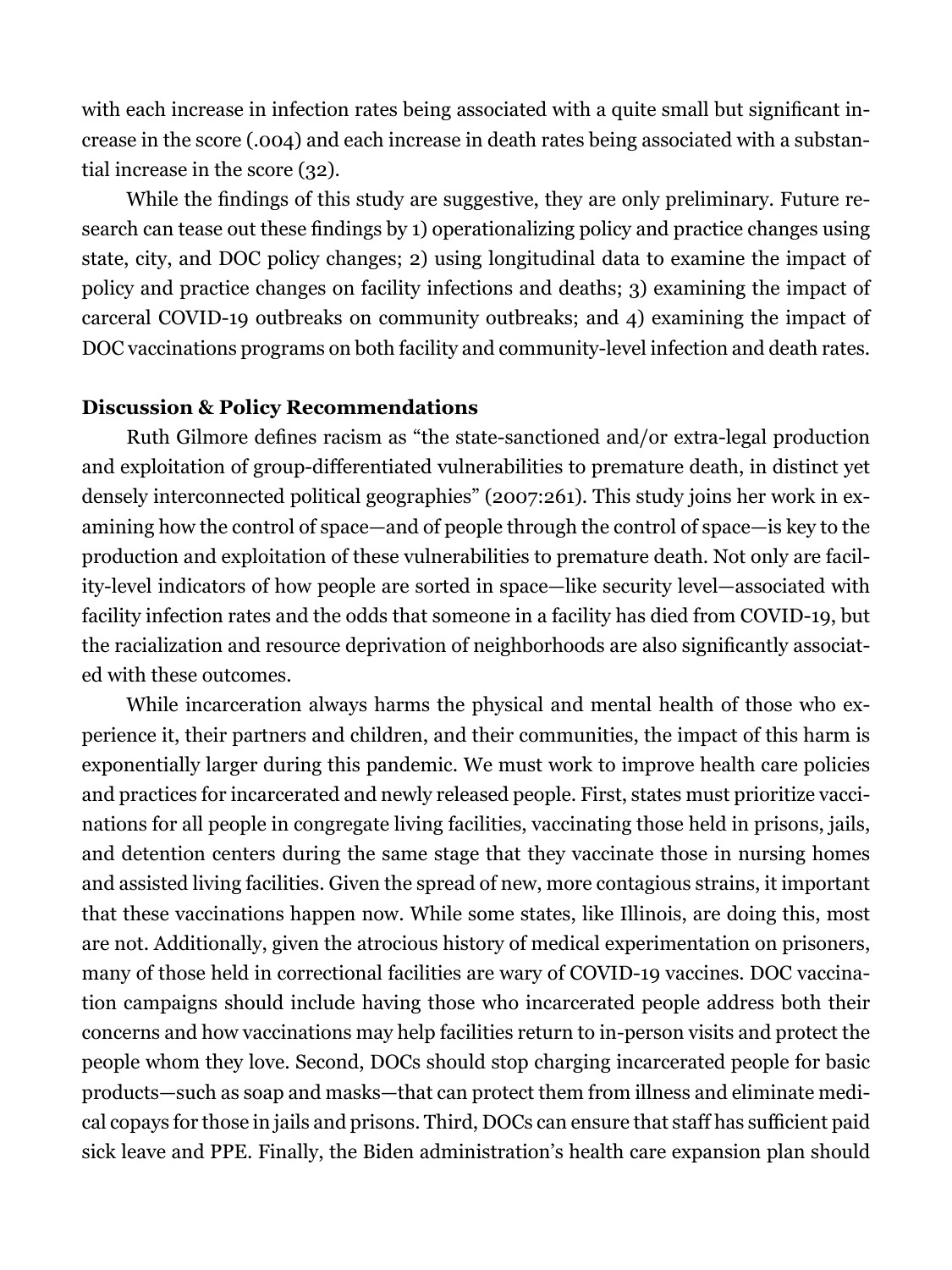explicitly include making all people held in prisons and jails and people in the first year after their release eligible for and automatically enrolled in Medicaid. Additionally, state and city governments should offer free clinics for those in the first year after release, offering immunization programs, infectious disease screening and treatment, and harm-reduction services (Bick, 2007; Møller et al., 2010).

However, there is no way to address the public health threat of mass incarceration fully without large scale decarceration. State DOCs and the BOP can each work to reduce the number of people in prison. The simplest way for prisons to substantially reduce admissions is by refusing to admit people for technical violations of probation and parole rules, behaviors that include being out after 9:00 p.m., failing to secure a job, and having a beer. Additionally, states can release people nearing the end of their sentence, people in minimum-security facilities and on work release, people who are medically vulnerable or older, and people whose conviction is for a less serious crime. In addition, cities and counties can reduce the number of people in local jails by not arresting or prosecuting people for low level crimes, presumptively granting people who are arrested and charged nonfinancial releases and releasing people currently in jail simply because they do not have the money to post bail. To formalize these practices, states should eliminate money bail, replacing it with the presumption of release. States can use New Jersey, Illinois, Washington, DC, Los Angeles, and New York City as imperfect models for these programs. Because of the high turnover in jails, if a typical jail stopped admitting people entirely, its population would be cut in half in one week. If that same jail cut admissions in half, its population would decrease by more than 25 percent in one week (Widra and Hayre, 2020). Jail administrators can also accelerate releases of people currently in custody.

COVID-19 outbreaks in correctional facilities have already devastated incarcerated people and their loved ones—leading to large scale use of solitary confinement, the end of in-person visits, and other measures that increase people's isolation in addition to constant fear of illness and death. The more contagious strains now spreading may well amplify this devastation. Without quick action on vaccinations for all those in carceral facilities and large scale decarceration, COVID-19 will not only continue to spread like wildfire inside prisons and jails, but it will also continue to contribute to the high infection and death rates in Black and Brown neighborhoods. Due to the scale and racialization of mass incarceration, there is no way to address racial disparities in COVID-19 infections and deaths without addressing mass incarceration itself.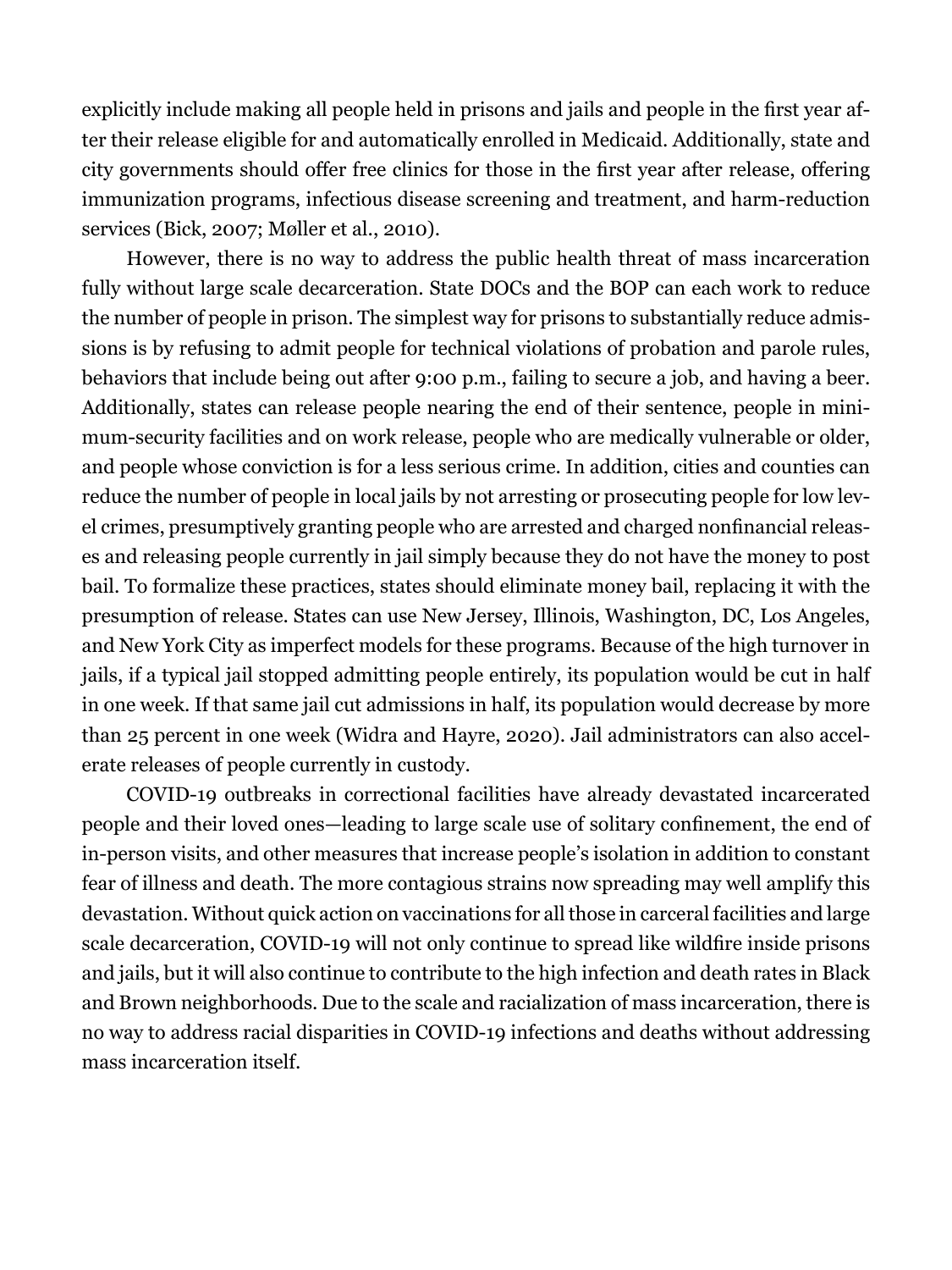#### **Works Cited**

- Altibi, A., Pallavi, B., Liaqat, H., Slota, A. A., Sheth, R., Al Jebbawi, L., George, M. E., LeDuc, A., Abdallah, E., Russel, L., Jain, S., Shirvanian, N., Masri, A., & Kak, V. 2020. Comparative clinical outcomes and mortality in prisoner and non-prisoner populations hospitalized with COVID-19: A cohort from Michigan. [https://doi.org/10.1101/2020.](https://doi.org/10.1101/2020.08.08.20170787) [08.08.20170787](https://doi.org/10.1101/2020.08.08.20170787).
- Beckett, K., Nyrop, K., & Pfingst, L. 2006. Race, drugs, and policing: Understanding disparities in drug delivery arrests." *Criminology* 44(1):105–37.
- Bertram, W., & Jones, A. 2019, September 18. How many people in your state go to local jails every year? New data shows that local jails impact more people in your state than you may think. *Prison Policy Initiative*. [https://www.prisonpolicy.org/blog/2019/09/18/](https://www.prisonpolicy.org/blog/2019/09/18/state-jail-bookings/) [state-jail-bookings/](https://www.prisonpolicy.org/blog/2019/09/18/state-jail-bookings/).
- Bick, J. A. 2007. Infection control in jails and prisons. *Clinical Infectious Diseases*  $45(8):1047-55.$
- Binswanger, I. A., Krueger, P. M., & Steiner, J. F. 2009. Prevalence of chronic medical conditions among jail and prison inmates in the USA compared with the general population. *Journal of Epidemiology & Community Health* 63(11):912–19.
- Boch, S. J., & Ford, J. L. 2015. "C-Reactive protein levels among US adults exposed to parental incarceration. *Biological Research for Nursing* 17(5):574–84.
- Couloute, L. 2020. Prisons as a public health threat during Covid-19. *Contexts*. [https://](https://contexts.org/blog/inequality-during-the-coronavirus-pandemic/#lucius) [contexts.org/blog/inequality-during-the-coronavirus-pandemic/#lucius.](https://contexts.org/blog/inequality-during-the-coronavirus-pandemic/#lucius)
- COVID Prison Project. 2020. The COVID prison project. *The COVID Prison Project*. [\(https://covidprisonproject.com/\)](https://covidprisonproject.com/).
- Dolovich, S., & Littman, A. 2020. *UCLA School of Law COVID-19 Behind Bars Data Project*. CA: University of California, Los Angeles.
- Frank, J. W., Hong, C. S., Subramanian, S. V., & Wang, E. A. 2013. Neighborhood incarceration rate and asthma prevalence in New York City: A multilevel approach. *American Journal of Public Health* 103(5):38–44.
- Gates, M. L., & Bradford, R. K. 2015. The impact of incarceration on obesity: Are prisoners with chronic diseases becoming overweight and obese during their confinement? *Journal of Obesity* 2015. <https://doi.org/10.1155/2015/532468>.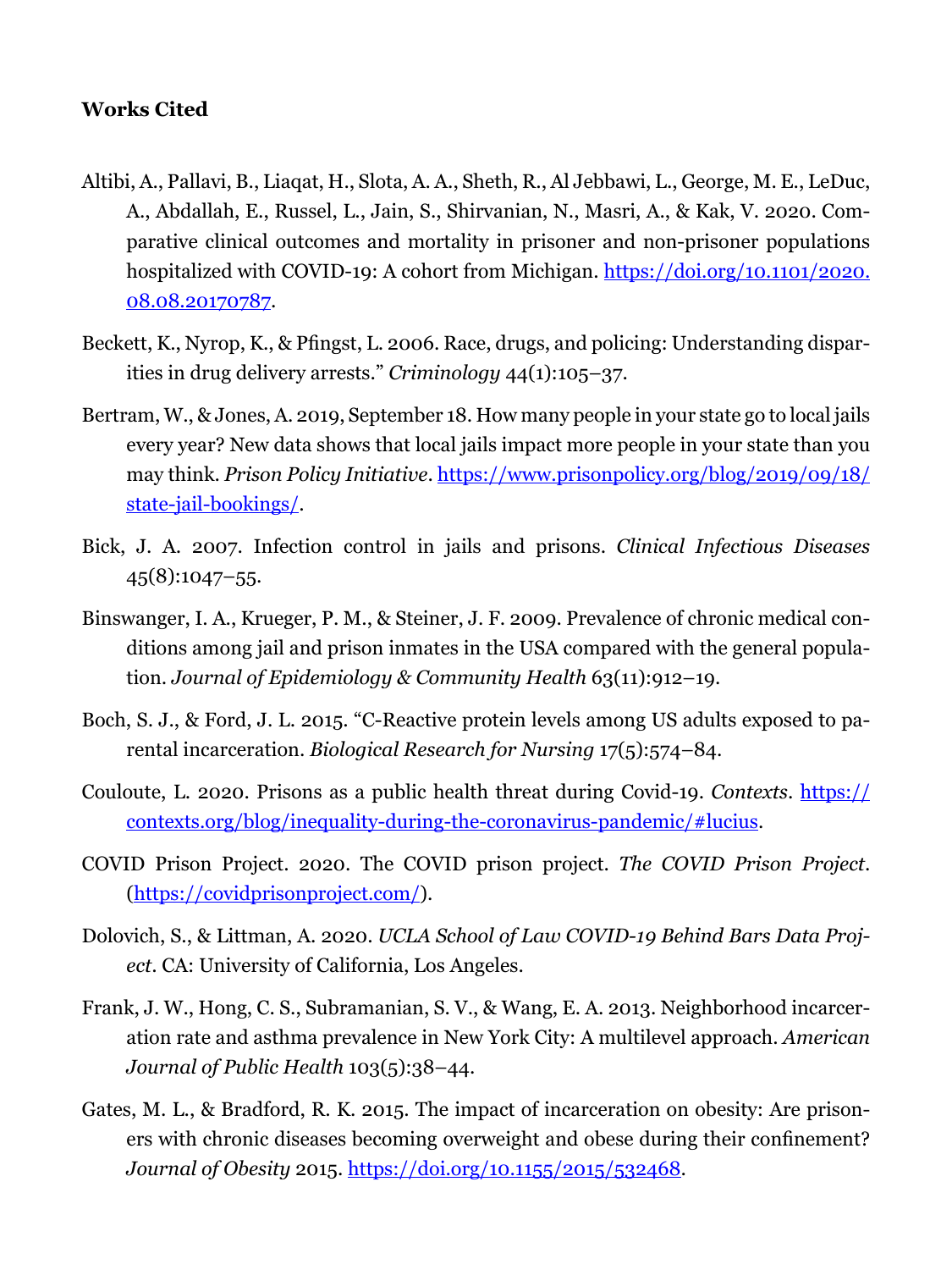- Gilmore, R. 2007. *Golden gulag: Prisons, surplus, crisis, and opposition in globalizing California*. University of California Press.
- Howell, B. A., Long, J. B., Edelman, E. J., McGinnis, K. A., Rimland, D., Fiellin, D. A., Justice, A. C. & Wang, E. A. 2016. Incarceration history and uncontrolled blood pressure in a multi-site cohort. *Journal of General Internal Medicine* 31(12):1496–1502.
- Jones, T. F., Craig, A. S., Valway, S. E., Woodley, C. L., & Schaffner, W. 1999. Transmission of tuberculosis in a jail. *Annals of Internal Medicine* 131(8):557–63.
- Lee, H., Wildeman, C., Wang, E. A., Matusko, N., & Jackson, J. S. 2014. A heavy burden: The cardiovascular health consequences of having a family member incarcerated. *American Journal of Public Health* 104(3):421–27.
- Lopoo, L., & Western, B. 2005. Incarceration and the formation and stability of marital unions. *Journal of Marriage and Family* 67(3):721–35.
- MacNeil, J. R., McRill, C., Steinhauser, G., Weisbuch, J. B., Williams, E., & Wilson, M. L. 2005. Jails, a neglected opportunity for tuberculosis prevention. *American Journal of Preventive Medicine* 28(2):225–28.
- Massoglia, M. 2008. Incarceration as exposure: The prison, infectious disease, and other stress-related illnesses. *Journal of Health and Social Behavior* 49(1):56–71.
- Massoglia, M., & Schnittker, J. 2009. No real release. *Contexts* 8(1):38–42.
- Mauer, M. 2002. Race to incarcerate. *Understanding Prejudice and Discrimination* 178.
- Møller, L. F., Matic, S., van Den Bergh, B. J., Moloney, K., Hayton, P., & Gatherer, A. 2010. Acute drug-related mortality of people recently released from prisons. *Public Health* 124(11):637–39.
- Pager, D. 2007. *Marked: Race, crime, and finding work in an era of mass incarceration*. Chicago: University of Chicago Press.
- Reinhart, E., & Chen, D. 2020. Incarceration and its disseminations: COVID-19 pandemic lessons from Chicago's Cook County jail: Study examines how arrest and pre-trial detention practices may be contributing to the spread of COVID-19. *Health Affairs* <https://doi.org/10.1377/hlthaff.2020.00652>.
- Roettger, M. E., & Boardman, J. D. 2012. Parental incarceration and gender-based risks for increased body mass index: Evidence from the national longitudinal study of adolescent health in the United States. *American Journal of Epidemiology* 175(7):636–44.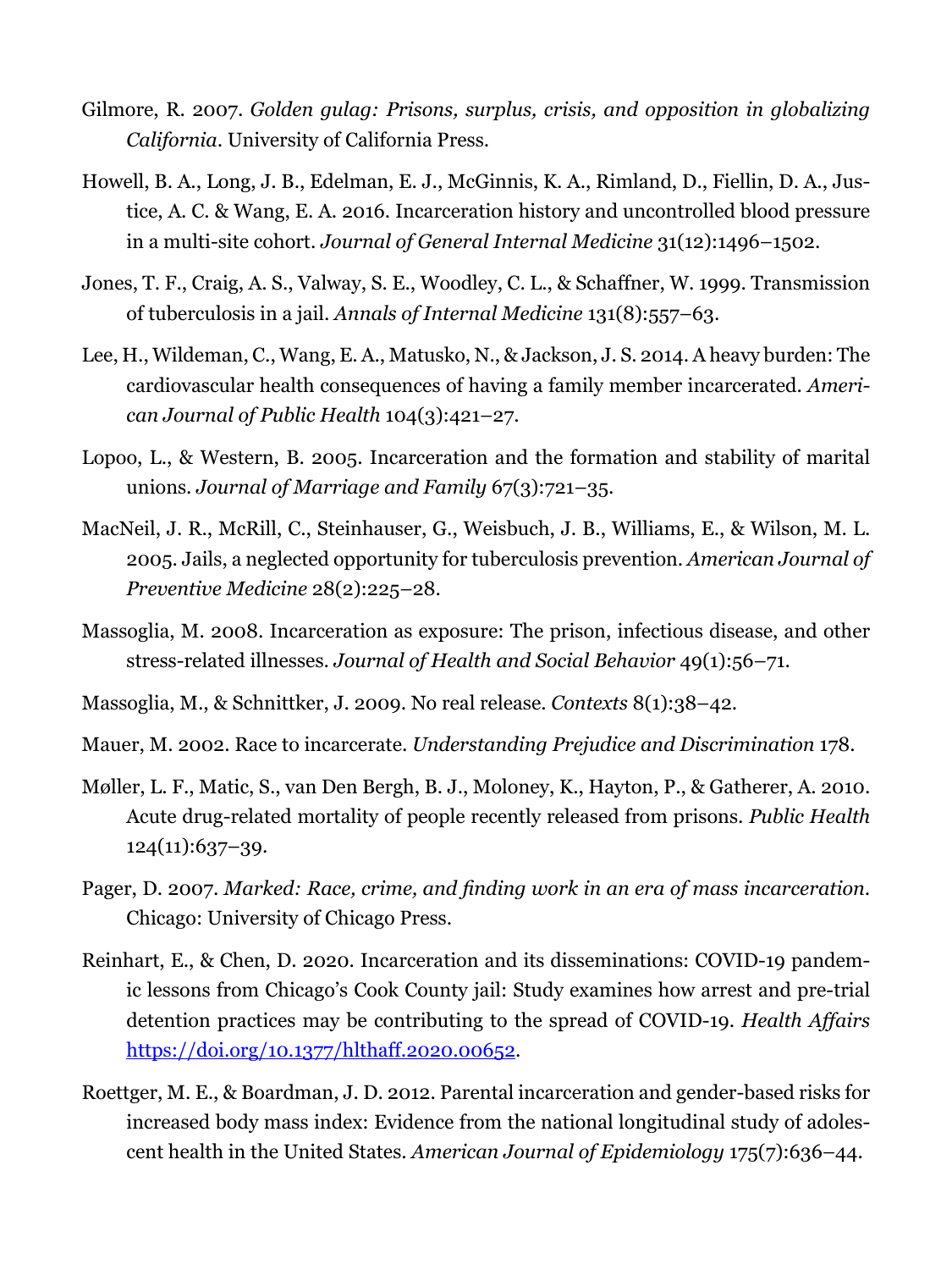- Rogers, S. M., Khan, M. R., Tan, S., Turner, C. F., Miller, W. C., & Erbelding, E. 2012. Incarceration, high-risk sexual partnerships and sexually transmitted infections in an urban population. *Sexually Transmitted Infections* 88(1):63–68.
- Rothwell, C., Madans, J., & Arispe, I. 2014. *2013 NCHS urban-rural classification scheme for counties*. 2014–1366. MD: U.S. Department of Health and Human Services, Center for Disease Control and Prevention, National Center for Health Statistics.
- Ruggles, S., Flood, S. Goeken, R., Grover, J., Meyer, E., Pacas, J. & Sobek, M. 2020. *IPUMS USA: Version 10.0* [Dataset]. Minneapolis, MN.
- Saloner, B., Parish, K., Ward, J. A., DiLaura, G., & Dolovich, S. 2020. COVID-19 cases and deaths in federal and state prisons. *JAMA* 324(6):602–3.
- Schlesinger, T. 2008. Equality at the price of justice. *Feminist Formations* 20(2):27–47.
- Schnittker, J., Uggen, C., Shannon, S. K. S., & Maves McElrath, S. 2015. The institutional effects of incarceration: Spillovers from criminal justice to health care. *The Milbank Quarterly* 93(3):516–60.
- Tonry, M. 1996. *Malign neglect: race, crime, and punishment in America*. New York: Oxford University Press.
- Topel, M. L., Kelli, H. M., Lewis, T. T., Dunbar, S.B., Vaccarino, V., Taylor, H.A. & Quyyumi, A. A. 2018. High neighborhood incarceration rate is associated with cardiometabolic disease in nonincarcerated Black individuals. *Annals of Epidemiology* 28(7):489–92.
- Turney, K. 2014. Stress proliferation across generations? Examining the relationship between parental incarceration and childhood health. *Journal of Health and Social Behavior* 55(3):302–19.
- Vaughn, M. S., & Carroll, L. 1998. Separate and unequal: Prison versus free-world medical care. *Justice Quarterly* 15(1):3–40.
- Wang, E. A., Pletcher, M., Lin, F. Vittinghoff, E., Kertesz, S.G., Kiefe, C. I. & Bibbins-Domingo, K. 2009. Incarceration, incident hypertension, and access to health care: Findings from the Coronary Artery Risk Development in Young Adults (CARDIA) Study. *Archives of Internal Medicine* 169(7):687–93.
- Western, B. 2002. The impact of incarceration on wage mobility and inequality. *American Sociological Review* 526–46.
- Western, B. 2007. *Punishment and inequality in America*. Russell Sage Foundation Publications.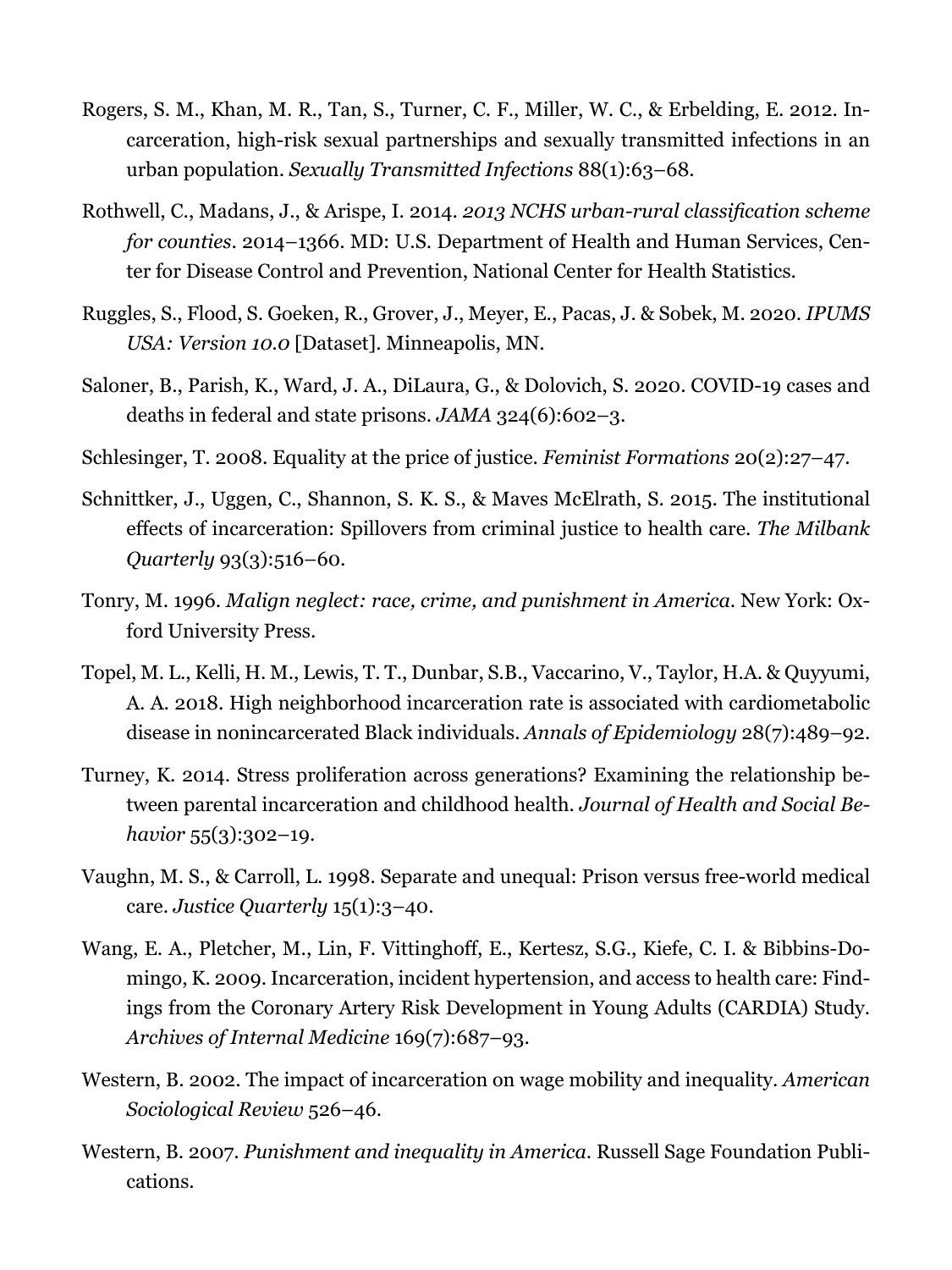- Western, B., and McLanahan, S. 2000. Fathers behind bars: The impact of incarceration on family formation. *Families, Crime, and Criminal Justice* 2:309–24.
- Western, B., & Pettit, B. 2005. Black-white wage inequality, employment rates, and incarceration 1. *American Journal of Sociology* 111(2):553–78.
- White, B. A., West, K. J., & Fuller-Thomson, E. 2020. Is exposure to family member incarceration during childhood linked to diabetes in adulthood? Findings from a representative community sample. *SAGE Open Medicine*[https://doi.org/10.1177/2050312120905165.](https://doi.org/10.1177/2050312120905165)
- Widra, E., & Hayre, D. 2020. Failing grades: States' responses to COVID-19 in jails & prisons. *Prison Policy Initiative* 25.
- Wildeman, C. 2012. Imprisonment and (inequality in) population health. *Social Science Research* 41(1):74–91.
- Wooldredge, J., Frank, J., Goulette, N. & Travis, L. 2015. "Is the impact of cumulative disadvantage on sentencing greater for Black defendants?" *Criminology & Public Policy*.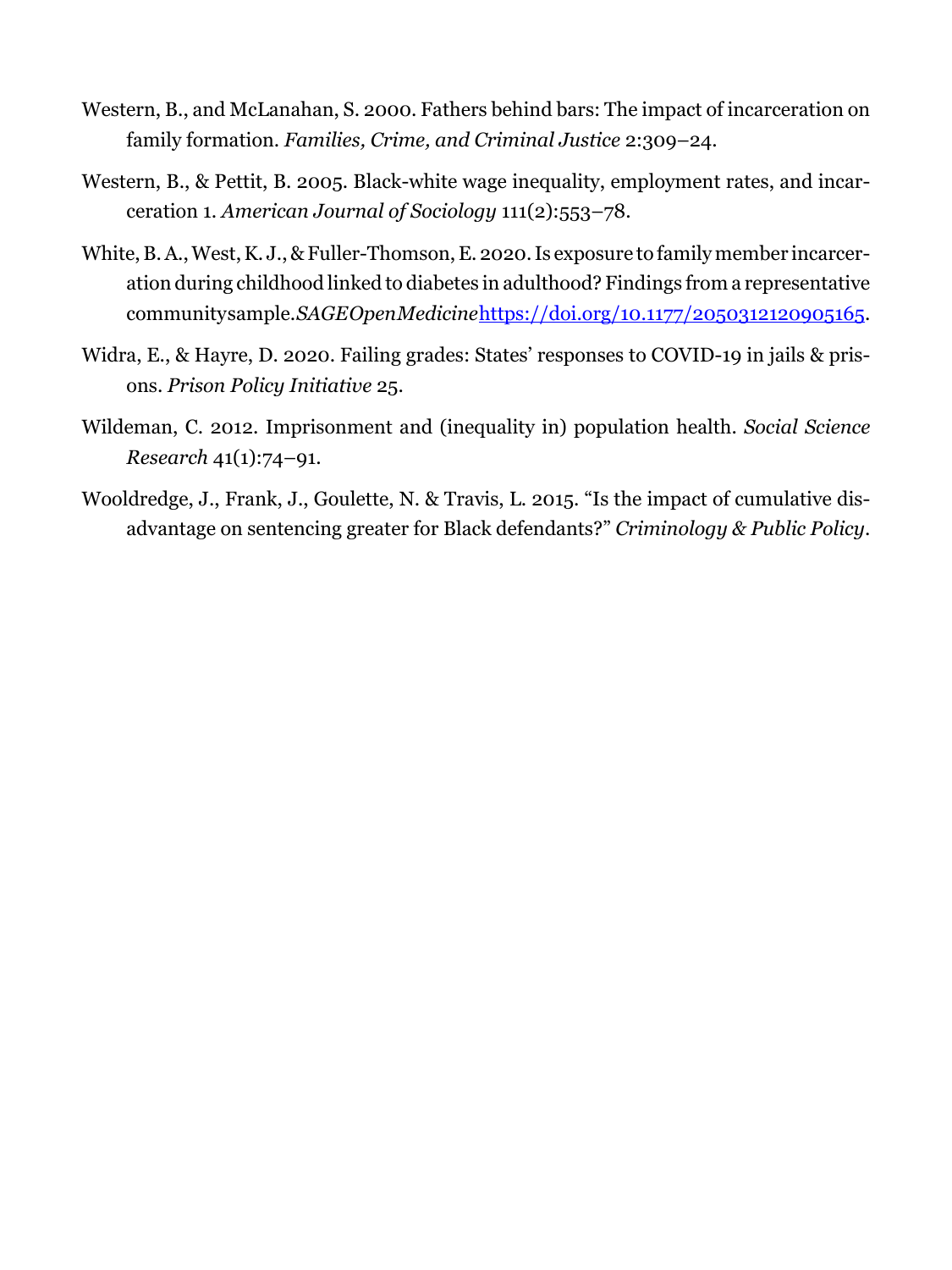#### **Table 1 Descriptive Statistics**

|                                           |               | <b>Mean</b> | S.D.   | Min  | <b>Max</b> | N    |
|-------------------------------------------|---------------|-------------|--------|------|------------|------|
| <b>Response Variables</b>                 |               |             |        |      |            |      |
| Covid 19 Infection Rate                   | Per 100,000   | 287.70      | 302.71 | .00. | 2323.01    | 1063 |
| Covid 19 Death                            | Yes/No        | 1.71        | 4.30   | .00  | 42.86      | 1063 |
| <b>Facility-Level Predictor Variables</b> |               |             |        |      |            |      |
| <b>Security</b>                           |               |             |        |      |            |      |
| Maximum                                   | Yes/No        | .36         | .48    | .00  | 1.00       | 1063 |
| Medium                                    | Yes/No        | .49         | .50    | .00  | 1.00       | 1063 |
| Minimum                                   | Yes/No        | .48         | .50    | .00  | 1.00       | 1063 |
| Community                                 | Yes/No        | .11         | .31    | .00  | 1.00       | 1063 |
| Gender                                    |               |             |        |      |            |      |
| <b>Women's Facility</b>                   | Yes/No        | .11         | .32    | .00  | 1.00       | 1063 |
| Men's Facility                            | Yes/No        | .72         | .45    | .00  | 1.00       | 1063 |
| <b>Mixed Gender</b>                       | Yes/No        | .16         | .37    | .00  | 1.00       | 1063 |
| <b>Type</b>                               |               |             |        |      |            |      |
| <b>Reentry Wing</b>                       | Yes/No        | .14         | .35    | .00  | 1.00       | 1063 |
| Carceral Hospital                         | Yes/No        | .04         | .20    | .00  | 1.00       | 1063 |
| <b>County-Level Predictor Variables</b>   |               |             |        |      |            |      |
| Race                                      |               |             |        |      |            |      |
| Asian                                     | Percent       | .05         | .07    | .00  | .62        | 652  |
| <b>Black</b>                              | Percent       | .13         | .13    | .01  | .67        | 652  |
| Indigenous                                | Quintile      | 2.99        | 1.41   | 1.00 | 5.00       | 652  |
| Latinx                                    | Percent       | .15         | .16    | .01  | .98        | 652  |
| <b>SES</b>                                |               |             |        |      |            |      |
| <b>College Grad</b>                       | Percent       | .19         | .07    | .07  | .58        | 652  |
| Personal Income                           | Quintiles     | 2.98        | 1.41   | 1.00 | 5.00       | 652  |
| <b>Never Married</b>                      | Percent       | .45         | .05    | .28  | .63        | 652  |
| <b>Urban</b>                              |               |             |        |      |            |      |
| <b>Urban-Rural Scale</b>                  | 5-Point Scale | 4.44        | 1.60   | 1.00 | 6.00       | 1063 |
| <b>State-Level Predictor Variables</b>    |               |             |        |      |            |      |
| <b>Policy and Practice Score</b>          | Normalized    | 16.96       | 4.58   | 8.15 | 29.50      | 1063 |

**Note**: Data come from UCLA's Covid Behind Bars Data Project, DOC and BOP population reports, DOC and BOP websites, IPUMS USA, the NCHS, and PPI.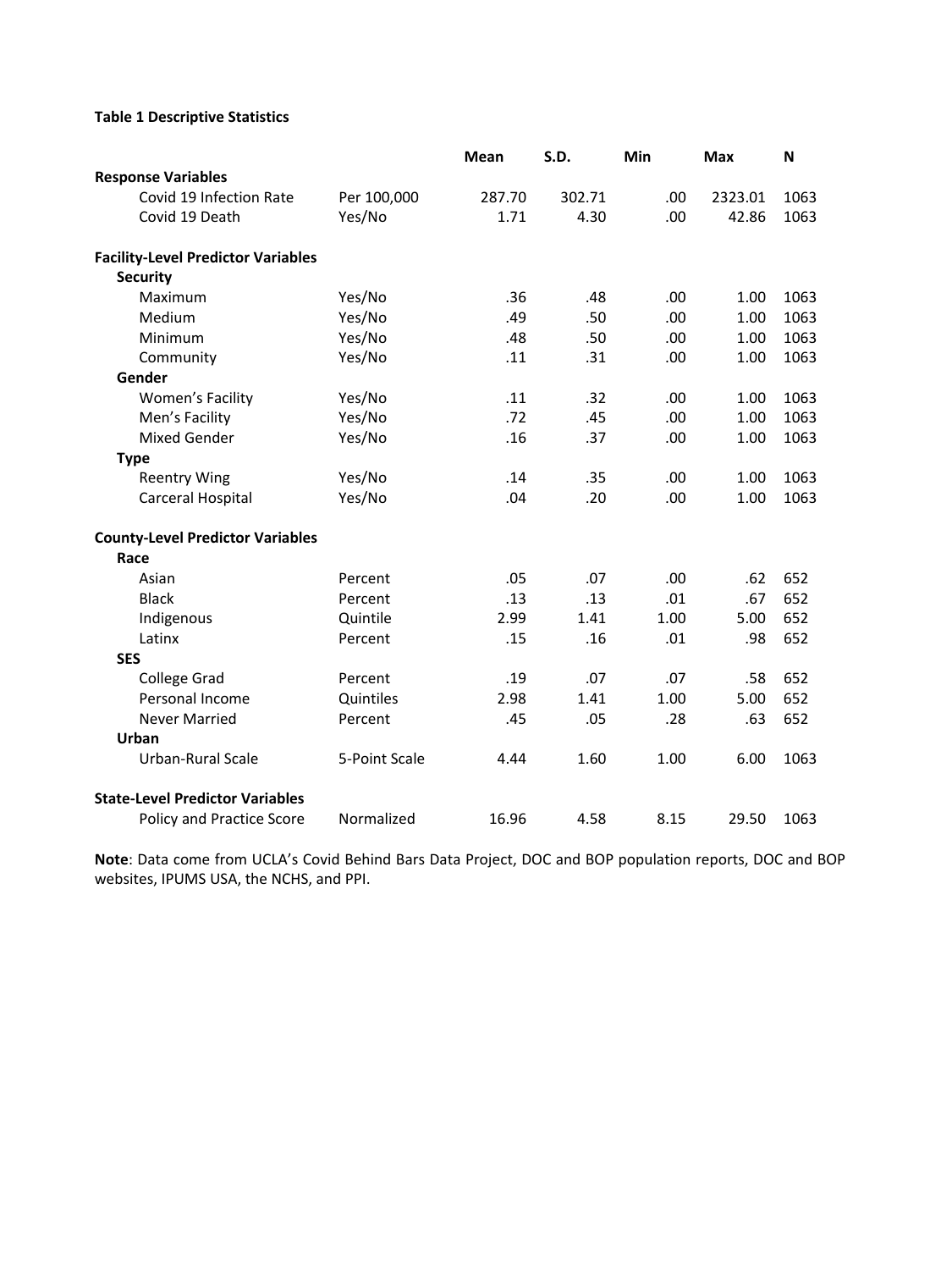Table 2: What are the Facility, County, and State-level Predictors of Infection Rates in Carceral Facilities?

|                 |                                    | Model 2.1 | Model 2.2 | Model 2.3          |
|-----------------|------------------------------------|-----------|-----------|--------------------|
| <b>Facility</b> |                                    |           |           |                    |
|                 | Private                            | $.62**$   | $.47**$   | $.51$ <sup>t</sup> |
|                 |                                    | .15       | .27       | .39                |
|                 | <b>Maximum</b>                     | .88       | 1.12      | 1.22               |
|                 |                                    | .09       | .17       | .19                |
|                 | Medium                             | $1.21*$   | 1.05      | 1.17               |
|                 |                                    | .09       | .16       | .19                |
|                 | Minimum                            | $1.47***$ | 1.02      | 1.05               |
|                 |                                    | .09       | .16       | .19                |
|                 | Women's                            | $.66***$  | $.60*$    | $.57*$             |
|                 |                                    | .14       | .24       | .27                |
|                 | <b>Mixed Gender Facility</b>       | .86       | 1.21      | .71                |
|                 |                                    | .16       | .22       | .38                |
|                 | <b>Non-Community Reentry Wing</b>  | 1.19      | .94       | 1.25               |
|                 |                                    | .15       | .24       | .29                |
|                 | <b>Hospital</b>                    | $1.46*$   | $1.76*$   | $1.77*$            |
| County          |                                    | .21       | .30       | .34                |
|                 | Asian                              |           | .21       | .47                |
|                 |                                    |           | 1.01      | 1.27               |
|                 | <b>Black</b>                       |           | .60       | .66                |
|                 |                                    |           | .79       | .93                |
|                 | Latinx                             |           | $3.48*$   | $3.86*$            |
|                 |                                    |           | .58       | .77                |
|                 | Indigenous                         |           | $1.17**$  | $1.19*$            |
|                 |                                    |           | .06       | .08                |
|                 | Income                             |           | 1.05      | $1.11*$            |
|                 |                                    |           | .10       | .11                |
|                 | <b>College Graduate</b>            |           | 1.00      | 1.00               |
|                 |                                    |           | .02       | .02                |
|                 | <b>Never Married</b>               |           | 1.00      | .99                |
|                 |                                    |           | .03       | .03                |
|                 | <b>Urbanicity</b>                  |           | $1.12*$   | 1.12               |
|                 |                                    |           | .08       | .09                |
| <b>State</b>    |                                    |           |           |                    |
|                 | <b>Policy &amp; Practice Score</b> |           |           | $1.04*$            |
|                 |                                    |           |           | .02                |
| <b>Constant</b> |                                    | $9.44***$ | 5.50      | 2.37               |
|                 |                                    | .09       | 1.22      | 1.52               |
|                 |                                    |           |           |                    |
| R-squared       |                                    | .05       | .15       | .14                |
| N               |                                    | 1072      | 335       | 247                |

**Note**: Data come from UCLA's Covid Behind Bars Data Project, DOC and BOP population reports, DOC and BOP websites, IPUMS USA, the NCHS, and PPI. The table includes exponentiated coefficients and standard deviations for each variable included in the models.  $p=<.1$ <sup>t</sup>;  $p=<.05$ \*;  $p=<.01$ \*\*;  $p=<.001$ \*\*\*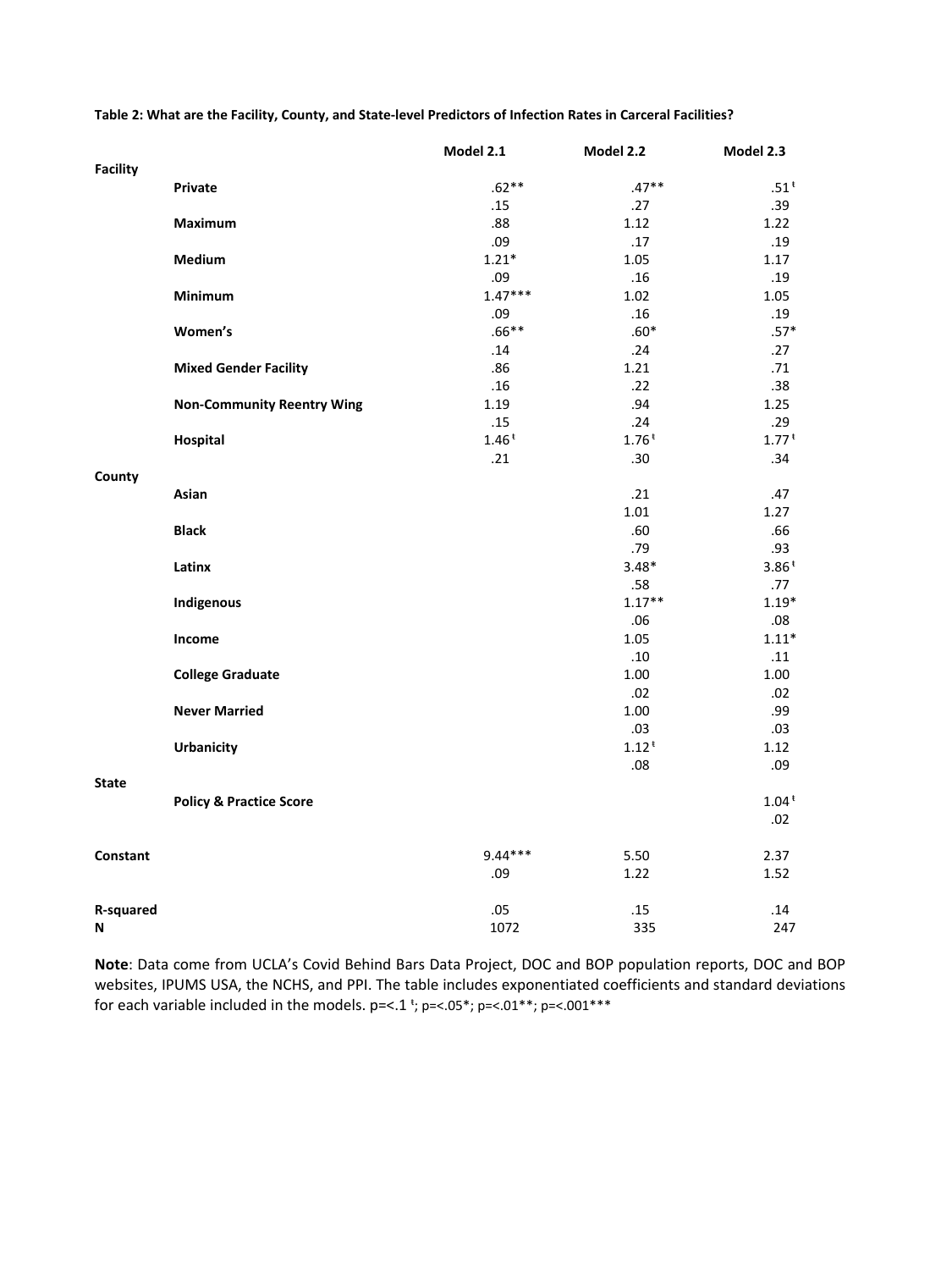Table 3: What are the Facility, County, and State-Level Predictors of a Carceral Facility Having Had a COVID-19 Related Death?

|                         |                                    | Model 3.1          | Model 3.2      | Model 3.3      |
|-------------------------|------------------------------------|--------------------|----------------|----------------|
| <b>Facility</b>         |                                    |                    |                |                |
|                         | <b>Private</b>                     | .93                | $.13**$        | .15            |
|                         |                                    | $.51 - 1.69$       | $.03 - .57$    | $.01 - 2.15$   |
|                         | <b>Maximum</b>                     | $1.84***$          | 1.60           | 1.71           |
|                         |                                    | 1.28-2.65          | $.80 - 3.20$   | $.74 - 3.96$   |
|                         | <b>Medium</b>                      | $2.14***$          | $2.88**$       | $2.96*$        |
|                         |                                    | 1.51-3.04          | 1.42-5.84      | 1.24-7.06      |
|                         | <b>Minimum</b>                     | $1.36^{t}$         | $2.22*$        | 1.72           |
|                         |                                    | $.96 - 1.93$       | 1.10-4.43      | $.72 - 4.14$   |
|                         | Women's                            | $.32***$           | $.15***$       | $.28*$         |
|                         |                                    | $.17 - .58$        | $.05 - .52$    | $.08 - 1.01$   |
|                         | <b>Mixed Gender Facility</b>       | $.54$ <sup>t</sup> | .49            | 2.02           |
|                         |                                    | $.29 - 1.03$       | $.18 - 1.36$   | .33-12.46      |
|                         | <b>Non-Community Reentry Wing</b>  | $.53*$             | 2.23           | .93            |
|                         |                                    | $.27 - 1.03$       | $.68 - 7.36$   | $.21 - 4.06$   |
|                         | Hospital                           | $1.92^t$           | $4.08*$        | $3.79*$        |
|                         |                                    | $.84 - 4.42$       | .94-17.83      | $.64 - 22.46$  |
| County                  | Asian                              |                    | .02            | .06            |
|                         |                                    |                    | $.00 - 4.76$   | $.00 - 82.83$  |
|                         | <b>Black</b>                       |                    | 1.20           | 1.24           |
|                         |                                    |                    | $.03 - 52.89$  | $.01 - 129.35$ |
|                         | Latinx                             |                    | 36.58*         | $57.68*$       |
|                         |                                    |                    | 2.05-617.10    | .92-3612.63    |
|                         | Indigenous                         |                    | .86            | .80            |
|                         |                                    |                    | $.66 - 1.13$   | $.54 - 1.18$   |
|                         | Income                             |                    | $.47***$       | $.47*$         |
|                         |                                    |                    | $.29 - 74$     | $.26 - .82$    |
|                         | <b>College Graduates</b>           |                    | $1.18***$      | $1.14*$        |
|                         |                                    |                    | 1.08-1.30      | $1.02 - 1.28$  |
|                         | <b>Never Married</b>               |                    | $.83**$        | $.80*$         |
|                         |                                    |                    | $.72 - .96$    | $.67 - .96$    |
|                         | <b>Urbanicity</b>                  |                    | .95            | 1.03           |
|                         |                                    |                    | $.66 - 1.36$   | $.64 - 1.63$   |
| <b>State</b>            | <b>Policy &amp; Practice Score</b> |                    |                | $1.13*$        |
|                         |                                    |                    |                | $1.02 - 1.24$  |
| <b>Constant</b>         |                                    | $.43**$            | 663.83*        | $704.53*$      |
|                         |                                    | $.30 - .61$        | 1.33-331227.10 | .25-2023658.00 |
| <b>Pseudo R-squared</b> |                                    | .08                | .23            | .26            |
| N                       |                                    | 642                | 228            | 151            |

**Note**: Data come from UCLA's Covid Behind Bars Data Project, DOC and BOP population reports, DOC and BOP websites, IPUMS USA, the NCHS, and PPI. The table includes odds‐ratios and confidence intervals for each variable included in the models.  $p=<1$ <sup>\*</sup>;  $p=<05$ <sup>\*</sup>;  $p=<01$ <sup>\*\*</sup>;  $p=<001$ <sup>\*\*\*</sup>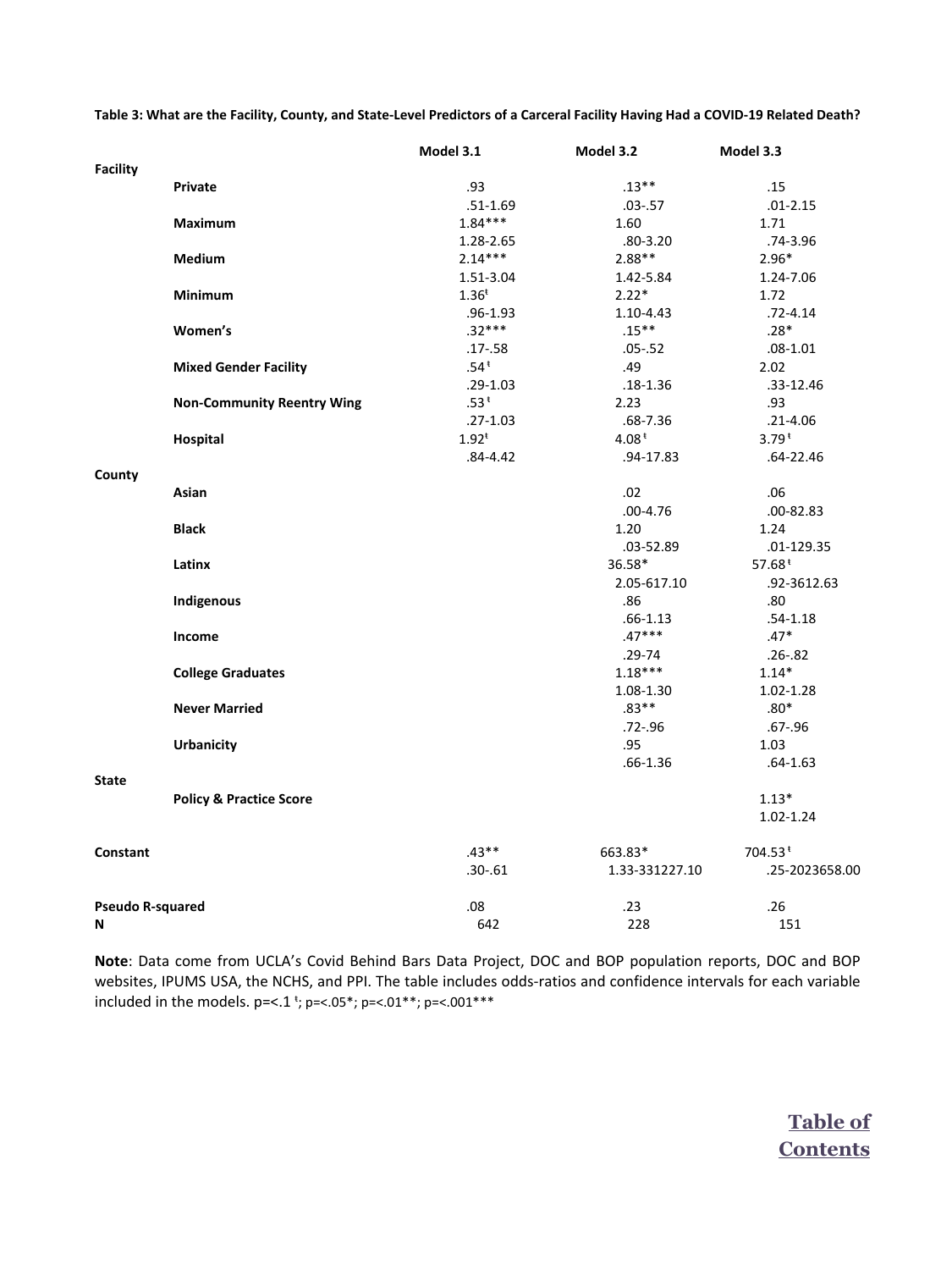<span id="page-23-0"></span>

## **[Click to go back](#page-5-0)**

*Signage posted to the John T. Richardson Library warning guests of restricted access during the COVID-19 pandemic. March 16, 2020.*

*Courtesy DePaul University/Jeff Carrion*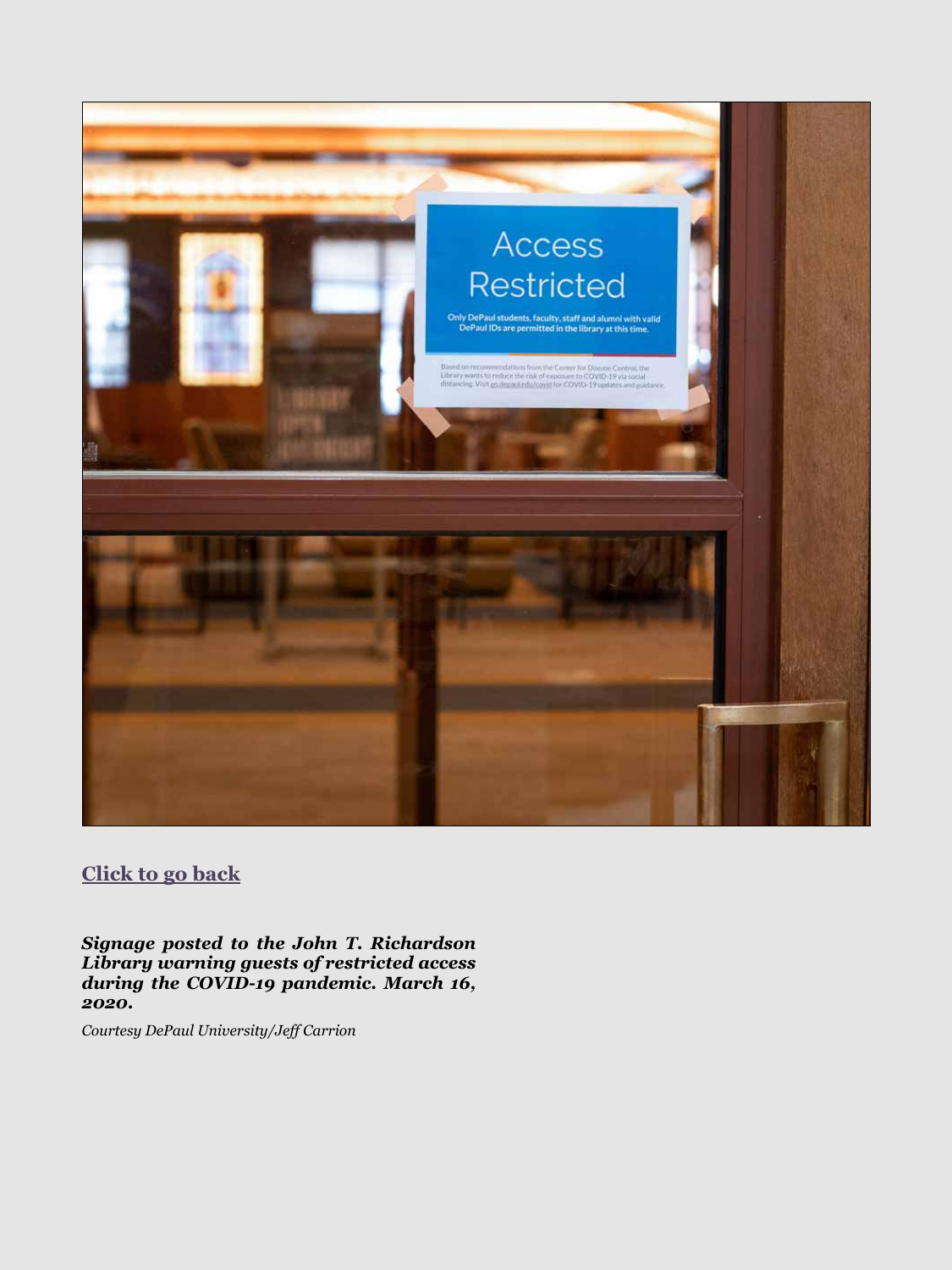<span id="page-24-0"></span>

**[Click to go back](#page-9-0)**

*A drinking fountain is blocked off in Arts and Letters Hall on the Lincoln Park Campus due to COVID-19 safety guidelines, August 3, 2020. DePaul reconfigured all of its buildings, offices, and classrooms to comply with safety and social distancing guidelines during the pandemic.* 

*Courtesy DePaul University/Jeff Carrion*